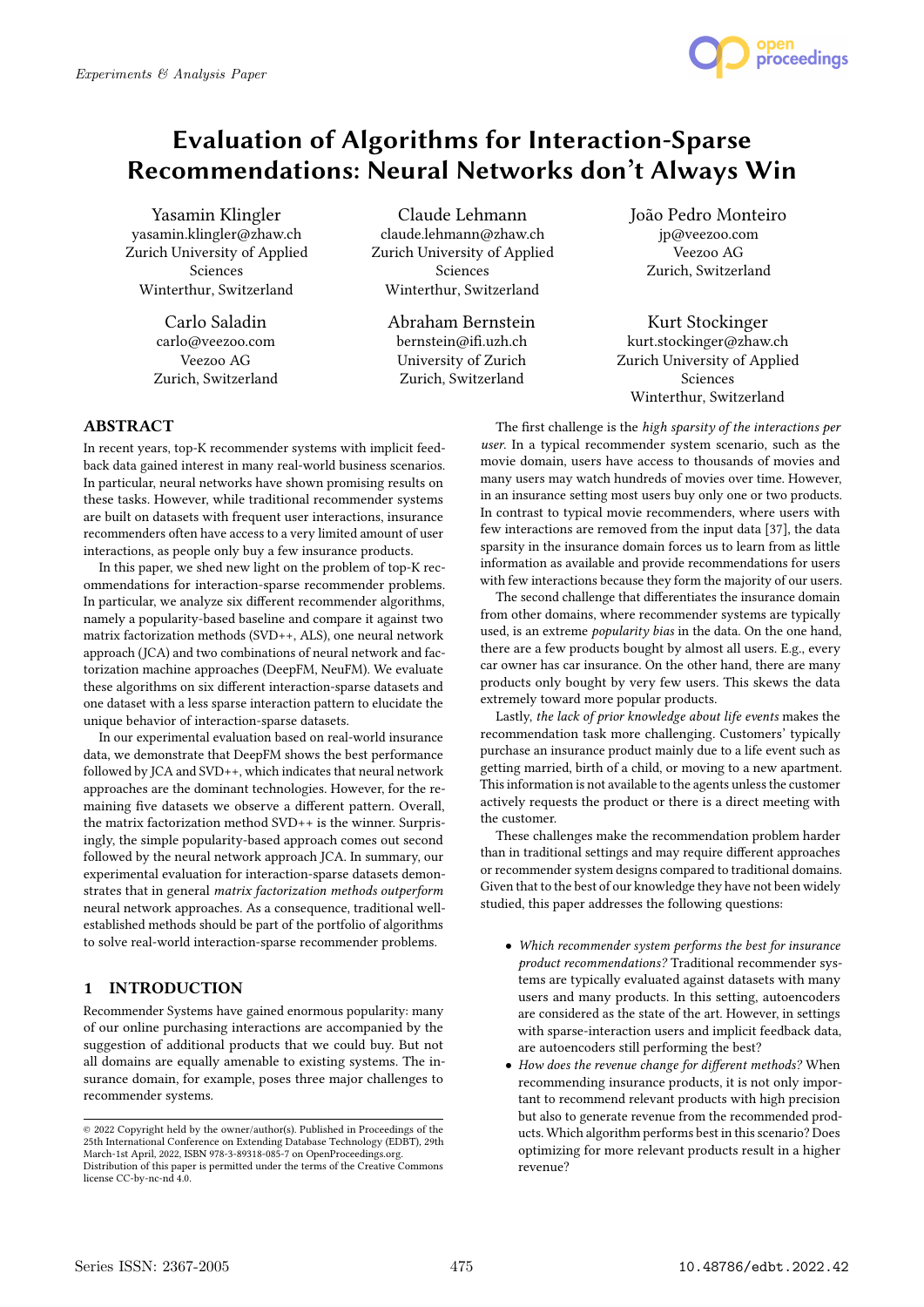In answering these questions, this paper makes the following contributions:

- We shed new light on the problem of recommending top-K insurance products. These kind of recommendations have to rely on implicit feedback with high skewness toward popular products and with sparse user interactions.
- We show that in the setting of insurance data, DeepFM outperforms the existing state of the art method, joint collaborative autoencoder ( $fCA$ ) [39], followed by the matrix factorized method SVD++ [16].
- We present a new version of the MovieLens 1M dataset, generated by keeping only less than 6 interactions per user. Moreover, we enrich this dataset by adding movie prices extracted from a public API. Consequently, this dataset shows similar characteristics to our real-world insurance dataset.
- We show that for other interaction-sparse datasets matrix factorization methods outperform neural network approaches. Hence, the choice of the best recommender algorithm highly depends on the characteristics of the data as well as on the interaction pattern of the users with the data.
- In summary, neural networks do not always win and wellestablished traditional methods such as matrix-factorization approaches should be taken into account when selecting a mix of promising algorithms for recommender problems.

The rest of this paper is structured as follows. Section 2 describes existing approaches for implicit feedback product recommendation and insurance recommendation. In Section 3, we describe the insurance recommendation setting in more detail. In Section 4, we introduce the five approaches that we use for our evaluation. Section 5.1 presents the datasets and our experimental results (Section 6). Finally, we conclude and present future work in Section 7.

## 2 RELATED WORK

Early recommendation methods have mainly focused on problems where users provide explicit feedback. Explicit feedback is available in many popular datasets such as Netflix prize<sup>1</sup> or MovieLens $^2$  [11], where ratings on a scale of 1 to 5 are available. These ratings are represented as user-item pairs followed by the corresponding rating. There is a considerable amount of literature for rating prediction tasks on the MovieLens 10M benchmark [3–5, 8, 14, 18–20, 30, 41] and the Netflix prize. Additionally, Rendle [27] proposed feature-based factorization machines to extend the rating data with contextual information such as time or latest movie rated to improve the predictions. Among neural networkbased models, AutoRec [30] is an autoencoder-based model that outperformed non-neural methods on the rating prediction task.

While previous work has extensively studied explicit feedback, the importance of implicit feedback has gradually increased. This is mainly due to the rise of interest in market place recommender systems. Implicit feedback is automatically collected from users while they interact with marketplaces and is the result of a user's behavior e.g. purchase history or clicks. Leveraging implicit feedback—which is also referred to as One-class [7, 22, 33] or positive-only feedback [6, 32]—is very relevant in real-world scenarios such as e-commerce systems or insurance platforms. Early work on recommender systems with implicit feedback uses

<sup>1</sup>https://www.netflixprize.com/

a Factorization Machine (FM) with Bayesian Personalized Ranking (BPR) [28]. BPR uses the positive instances in the data (i.e., purchased) and samples negative instances from missing data (i.e., not purchased).

More recent developments of top-K recommender systems increasingly use neural network architectures. The two most commonly used methods are autoencoder and multi-layer perceptron architectures. Collaborative Denoising Autoencoder (CDAE) [36] is a neural-network-based collaborative filtering method. Zhu et al. [39] extended CDAE as joint collaborative autoencoder to simultaneously learn from a user-centric view and an itemcentric view of the data. Standard matrix factorization uses the dot product to combine latent user and item features to estimate the user interactions. Neural Collaborative Filtering (NCF) [13] generalizes matrix factorization by replacing the dot product by a trainable multi-layer perceptron (MLP).

Several researchers have addressed insurance recommender systems. Preliminary work by Qazi et al. [24] used Bayesian networks, which were further extended in [25]. More recent studies [2, 17] tackled low frequency interactions in the insurance domain. Bi et al. [2] utilized cross-domain mechanisms to deal with cold start users in the insurance domain. Lesange et al. [17] used XGBoost to build an up-selling system for car insurances. However, none of these approaches present an in-depth analysis of the private insurance data in comparison to other public datasets.

# 3 CASE STUDY: INSURANCE RECOMMENDATION

While many of the characteristics of e-commerce and multimedia recommendation datasets (such as the MovieLens dataset) are similar to insurance recommendation dataset, there exist two main differences: a lack of customer analytics for traditional insurance companies and the low number of direct interactions between customers (users) and an insurance company's products (items). In e-commerce and multimedia, it is not unusual to have tens, hundreds, and sometimes even thousands of interactions through the browsing behavior of customers. For traditional insurance companies, interactions basically only exist when a new policy is sold, adjusted, or canceled.

These points of contact are rare and (predominantly for private customers) occur at key moments in their life: Moving the apartment, getting married, or when having children. This changes market structures to a setting that economists call "viscous demand" [26]. Business customers, on the other hand, typically own more policies than private customers, as a large group of people or companies have to be covered for a large number of eventualities. Hence, it is harder to pinpoint the particular key moment when to offer certain insurance policies for business customers.

Furthermore, information about the customers is not only rare, but generally out of date. While it is relatively easy to track users on an e-commerce platform and gather information through linking accounts with various social media platforms or through analyzing their browsing behavior, it is much harder in the case of insurances. To address this gap, insurance companies are trying to move their customers to their own dedicated mobile applications, aiming to increase engagement and interact on a more regular basis.

<sup>2</sup>https://grouplens.org/datasets/movielens/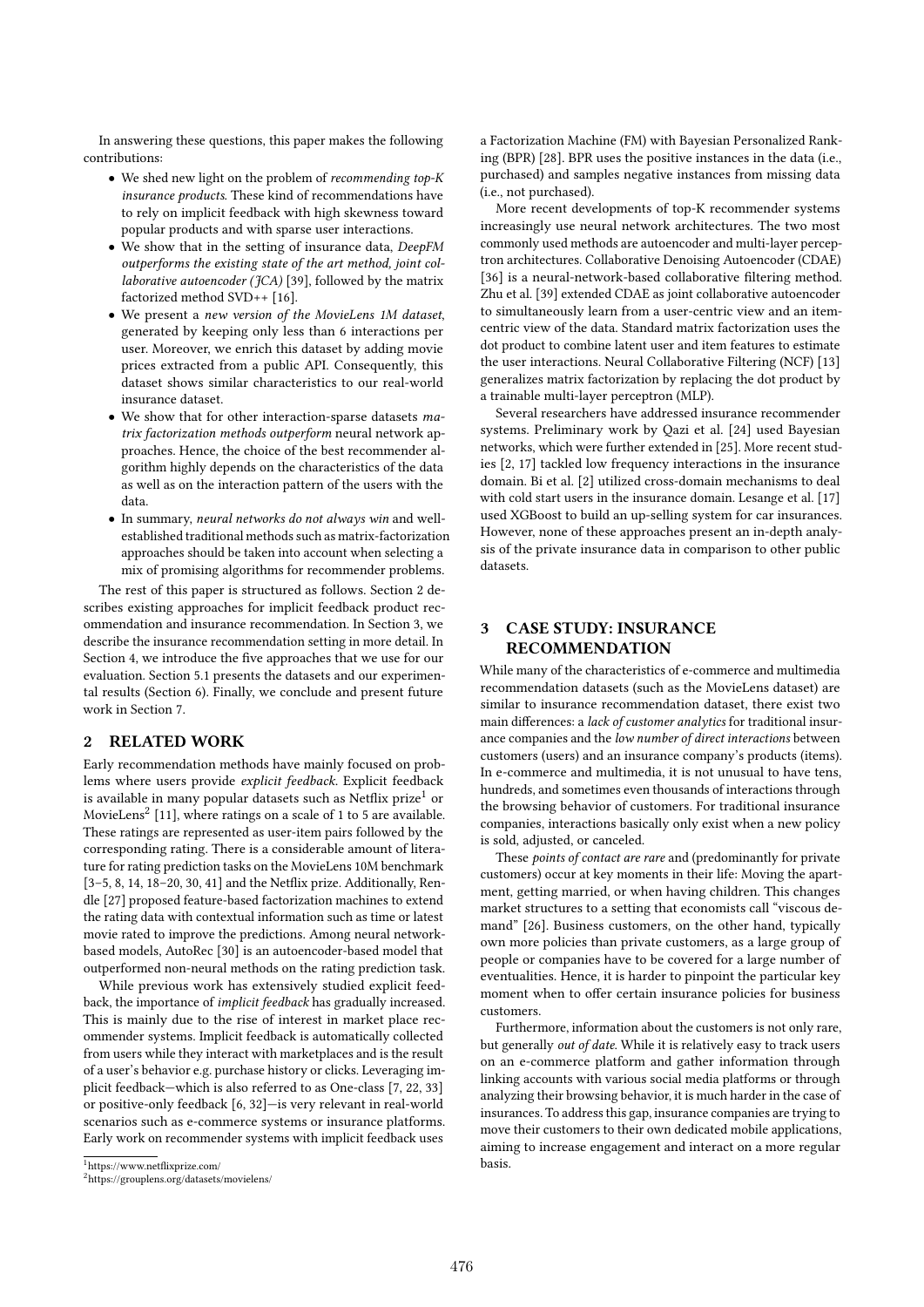Additionally, insurance sales is of course more complex than just recommending products. An opportunity for selling insurances is the up-selling of an already existing policy. By offering additional coverages, or a more fitting policy entirely, insurance companies are able to increase customer retention and profit from free word-of-mouth marketing. This poses another interesting problem for recommender systems, where the recommendation is more structured with each product consisting of multiple coverages. However, a detailed discussion about up-selling is out of scope for this paper.

# 3.1 Data Characteristics

In insurance recommender systems, previous purchases of customers are the implicit feedback that reflects the customers' preferences. With this implicit data, we can assume that the product bought by the customer can be interpreted as positive feedback or an interest.



Figure 1: Implicit ratings in an insurance dataset where  $u$ refers to users and  $i$  to items.

Figure 1 represents the user-item matrix of a typical insurance dataset. The left side shows the purchases made by users, indicated by a plus sign. All other user-item pairs are marked with question marks. Question marks indicate either a missing or a negative rating. I.e., we have two different categories of missing information. The right side shows the user-item matrix of the same data where we assign the value 0 for both categories of missing information. If an item was bought, we assign the value 1. Because users in general only interact with a small subset of all available items, this user-item matrix is very sparse.

Another characteristic of insurance datasets is their dimensionality. While the number of users is typically large, i.e. several hundred thousands or millions of users, the number of products is typically relatively small, i.e., a few hundreds. Common benchmark datasets for recommendation tasks, in contrast, have thousands of products. Moreover, a large number of users typically buy only one or two products such as household or car insurance. Only a small number of users buy ten or more products. This creates a very sparse dataset, which is furthermore very strongly dominated by the most popular products, while the majority of products are in the long tail of rarely bought products. This is even more the case than in typical long-tail distributions. A detailed comparison of the insurance dataset with all other datasets used for our evaluation is given in Section 5.1.

Taking these data characteristics into account is important for the design of recommender systems. In particular, the designer of the recommender system should be cautious about a popularity bias in the system. Although recommending the most popular products may already achieve a reasonable result in the insurance recommendation setting, we expect our model to learn the long tail products as well, and recommend them where necessary.

#### 3.2 Recommender System Design Goals

Our aim is to design a supporting system for sales representatives of an insurance company. This allows the representative to query potential products for a specific customer. While the recommender system does not have access to information discussed in a sales call, the representative can use his or her expertise to further select the most relevant products among the presented recommendations. On the one hand, this process makes the recommendation task more challenging, because we cannot get any immediate feedback from the end user of the system, in this case the customer. On the other hand, it is beneficial because the recommendations are evaluated by domain experts before they are conveyed to the customers. It is important to note that the goal is not to replace sales representatives, but to supplement their work with objective recommendations.

## 4 METHODOLOGY

In this section, we present five main approaches for the implicit top-K recommendation setting that we later use for our evaluation of interaction-sparse recommendations.

First, we present a simple popularity-based baseline for comparison. Second, we describe SVD++ as a matrix factorization method, which performs an optimized version of the Singular Value Decomposition (SVD). Third, we follow SVD++ with another matrix factorization method, Alternating Least Squares (ALS), a fast and efficient matrix factorization method. Fourth and fifth, we describe two methods — DeepFM and NCF — that combine matrix factorization with neural networks. Finally, we discuss Joint Collaborative Autoencoder (JCA), which is considered as the state-of-the-art recommender algorithm for implicit datasets [40].

We formally present N users as  $U = \{u_1, ..., u_N\}$  and M items as  $I = \{i_1, ..., i_M\}$ . We refer to the one-hot encoded user features of a user  $U$  as  $UF$  and the one-hot encoded item features of the item  $I$  as  $IF$ . In our case the actual users of the recommender system are the sales representatives of the insurance company, while the recommender system's data describes the insured private or corporate customers. We refer to user and customer interchangeably throughout this paper and explicitly refer to the sales representative when needed.

The interaction between users and items is defined by a purchase history, which we define as the set  $S \subseteq U \times I$ . This set can be encoded as a matrix in  $R^{N \times M}$  where an element  $s_{nm}$  is 1 iff  $(u_n, i_m) \in S$  (i.e., user  $u_n$  purchased item  $i_m$ ) and is otherwise 0. This means the cases where no rating is available or the user is not interested in that particular item are both encoded in the same way and thus the system is unable to differentiate between the two.

#### 4.1 Popularity-Based Baseline

To compare the performance of our algorithms against a simple baseline, we use the *popularity-based* recommendation as a baseline. This non-personalized approach recommends the most popular items to every user under the condition that the user does not already have the product. We define the popularity of any given product by the number of occurrences in the purchase or rating history of the given dataset.

#### 4.2 Singular Value Decomposition

The singular value decomposition (SVD) is a very useful transformation in linear algebra to dissect a matrix into a product of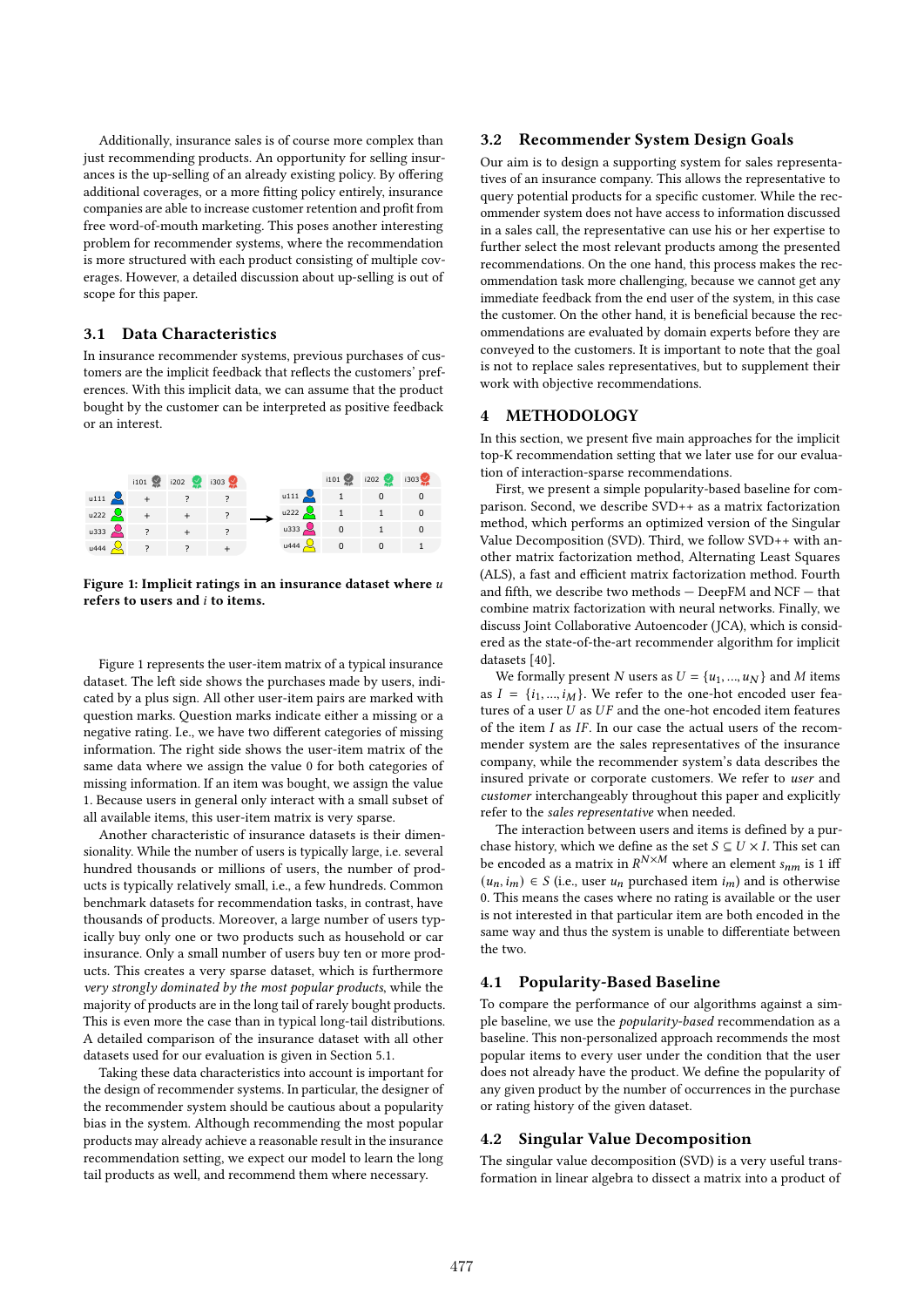three matrices, each with useful mathematical properties. The SVD [31] (and also the extension SVD++ [16]) methods make use of this idea of decomposing the user-item matrix into two matrices that describe the factors influencing just the users and just items, respectively. SVD is generally used in explicit datasets, whereas SVD++ also incorporates the implicit feedback.

$$
\widehat{r}_{ui} = b_{ui} + q_i^T \left( p_u + |N(u)|^{-\frac{1}{2}} \sum_{j \in N(u)} y_j \right) \tag{1}
$$

Equation 1 shows how recommendations are generated.  $\hat{r}_{ui}$ is the predicted rating for user  $u$  and item  $i$ . It is calculated by adding the baseline estimate  $b_{ui}$  (a sum of the mean rating, the user bias and item bias) to the implicit factor inside the large parentheses multiplied by  $q_i^T$ , the item factor for item *i*.  $p_u$  is a vector of user factors of the explicit ratings, while the sum  $|N(u)|^{-\frac{1}{2}}\sum_{j\in N(u)}y_j$  represents the implicit ratings.  $N(u)$  is the set of all items with implicit feedback from user u.  $y_i$  is another item factor for item i. When using purely implicit feedback, negative sampling should be used for the explicit aspects of SVD++ to function. For a detailed description on SVDs, we refer the interested reader to [9].

#### 4.3 Alternating Least Squares

Alternating Least Squares (ALS) [12] follows the same matrix factorization route as  $SVD++$ . The user-item matrix  $R$  is decomposed into two matrices  $U$  and  $V$ , such that  $R \approx U^{\bar T} V$ . Individual rating predictions  $r_{ui}$  are generated by multiplying the user's component vector of  $U$  with

$$
\min_{U,V} \sum_{\{i,j \mid r_{i,j} \neq 0\}} (r_{i,j} - u_i^T v_j)^2 + \lambda \left( \sum_i n_{u_i} ||u_i||^2 + \sum_j n_{v_j} ||v_j||^2 \right)
$$
\n(2)

Equation 2 shows the function to be minimized in generating  $U$ and  $\bar{V}$ , taking the difference between the known rating  $r_{i,j}$  and the predicted rating  $u_i^T v_j$ . The regularization term is parametrized by  $\lambda$ .  $n_{u_i}$  denotes the number of items user *i* interacted with and  $n_{v_i}$  is the number of users that have interacted with item j.

While gradient descent could be used to solve the Equation 2, research has shown that it is inefficient and slow. Instead, the matrices  $U$  and  $V$  are optimized in an alternating process, hence the name. In each update step, one matrix is fixed at its current value and the other is optimized, then the roles are reversed. This has been shown to transform the objective into a convex function.

### 4.4 DeepFM

DeepFM [10] is a factorization machine architecture, originally introduced for click-through rate prediction. The goal of DeepFM is to bring together the successful architectures of factorization machines with deep neural networks. Figure 2 shows an overview of the DeepFM architecture. The factorization machine (FM) component on the left half of the figure represents a typical factorization machine. The deep component on the right half uses a feed-forward architecture to train higher order feature interactions. A prediction is calculated by applying the sigmoid function to the sum of both components' output.



Figure 2: Illustration of the DeepFM architecture.

## 4.5 Neural Collaborative Filtering

Neural Collaborative Filtering (NCF) [13] is a framework, which models interactions in multiple layers. The feature vectors of both users and items are given to an embedding layer, which turns the one-hot encoded identification vectors into the latent user and item vectors. These latent vectors are passed through multiple layers where latent structures in the interactions are to be learned.

$$
\widehat{r}_{ui} = f(u, v) \tag{3}
$$



Figure 3: Illustration of the neural matrix factorization architecture (NeuMF) as an implementation of NCF.

In classical matrix factorization, a prediction  $\hat{r}_{ui}$  is generated as shown in Equation 3, where  $f$  represents the dot product and the latent user and item vectors are  $u$  and  $v$ , respectively. The authors show one implementation of NCF (termed as generalized matrix factorization, GMF) that, when using a linear kernel, their NCF framework can be understood as a special case of matrix factorization. Another implementation uses the nonlinearity of a multi-layer perceptron (MLP) as a general function approximator to learn the similarity function  $f$  instead of applying the dot product. Finally, they introduce a fusion of both GMF and MLP implementations of their framework as neural matrix factorization (NeuMF). Figure 3 shows the GMF component on the left and the MLP component on the right side. Unlike in DeepFM, both components learn their individual embedding vectors for flexibility and act independently of each other. Only in the final NeuMF layer are the components concatenated to produce the predicted rating. For our experiments, we will use the NeuMF implementation.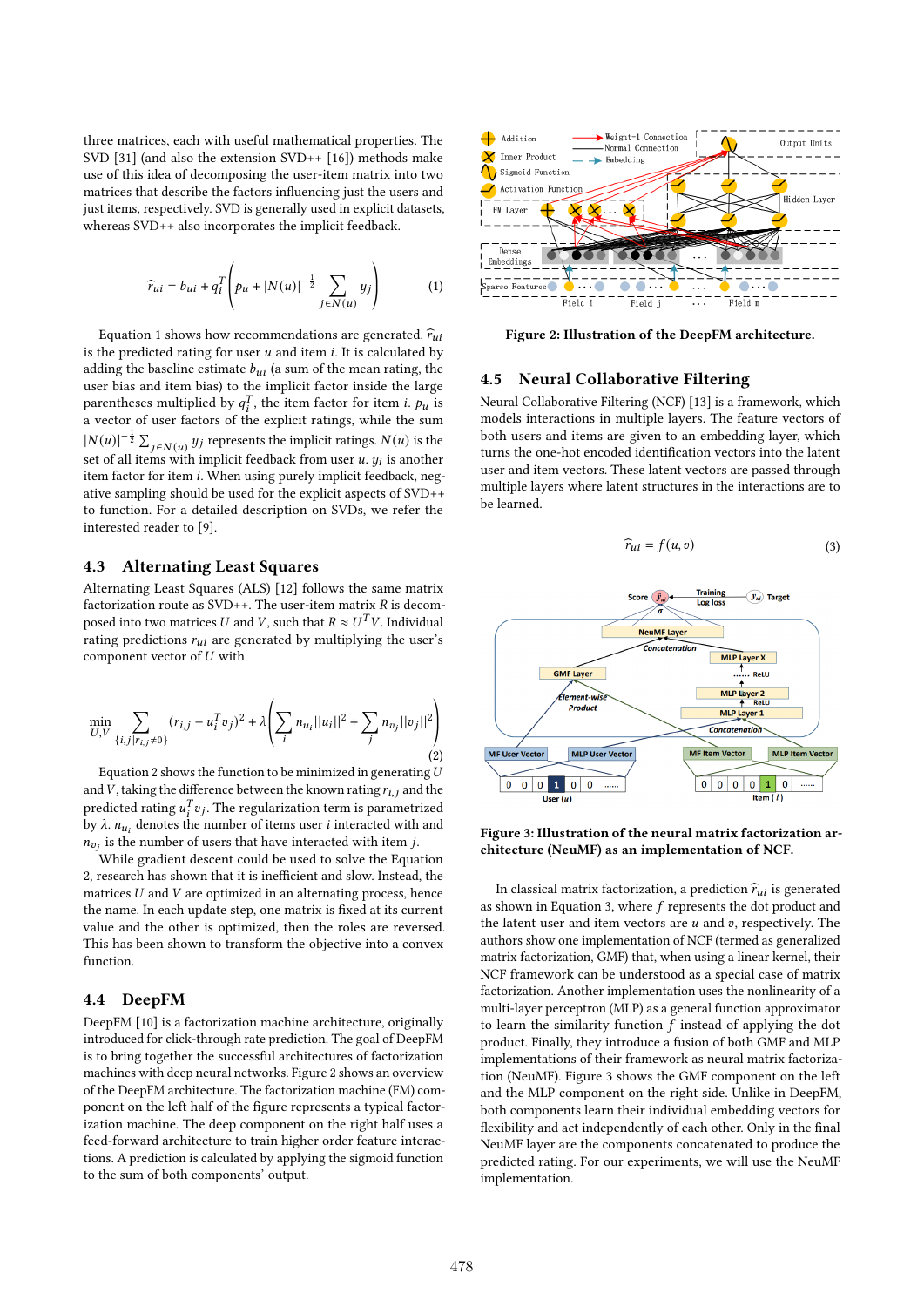#### 4.6 Joint Collaborative Autoencoder

4.6.1 Base model. An autoencoder (AE) is a class of unsupervised neural networks that attempts to reconstruct the input data in the output layer while learning a lower-dimensional feature representation of the unlabeled data. The autoencoder architecture that we describe in this section is called *Joint Collaborative* Autoencoder (JCA) that provides top-K recommendation [39].



Figure 4: Illustration of a joint collaborative autoencoder. Left: User-based rating matrix. Right: Item-based rating matrix. Finally, user-based and item-based matrices are combined for calculating recommendations.

The architecture of JCA consists of two encoder-decoder neural networks (see Figure 4) with one hidden layer of 160 neurons in both encoder-decoder networks (the same configuration as used by the original authors). The neural network on the left side of Figure 4 receives the *user-based* rating matrix  $R$  as input, where the rows of the matrix correspond to the users and the columns correspond to the items. The neural network on the right side receives the *item-based* rating matrix  $R^T$  as input. This means that the former neural network will handle each user separately, while the latter will handle each item separately. In order to calculate the rating matrix that is used for recommendations, the output of both neural networks is averaged.

The JCA model is formulated as follows:

$$
\hat{R} = \frac{1}{2} [\sigma(\sigma(RV^{U} + b_1^{U})W^{U} + b_2^{U}) + \sigma(\sigma((R^{T}V^{I} + b_1^{I})W^{I} + b_2^{I})^{T})]
$$
\n(4)

where  $\hat{R}$  is the predicted rating matrix and  $R$  is the input rating matrix.  $V^U$  and  $V^I$  are the model weights of the user and item component in the first layer.  $W^U$  and  $\overset{\circ}{W^I}$  are the model weights of the user and item component in the second layer. Moreover,  $b_1^U$  $_1^U$  and  $b_2^U$  $\frac{U}{2}$  are the biases of the user component in the first and second layers, respectively.  $b_1^l$  $\frac{I}{1}$  and  $b^1$  $\frac{1}{2}$  are the biases of the item components in the first and second layers. Finally,  $\sigma$  refers to the sigmoid activation function.

The model minimizes a pairwise hinge loss defined in Equation 5.

$$
\mathcal{L}(\theta) = \sum_{u \in U} \sum_{\substack{i \in S_u^+ \\ i' \in S_u^-}} max(0, \hat{r}_{u,i'} - \hat{r}_{u,i} + d) + \frac{\lambda}{2} ||\theta||_F^2
$$
 (5)

Here,  $\hat{r}_{u,i}$  refers to the predicted ratings for user u and item *i*. The item *i* ranges over items with a positive feedback,  $S_u^+$  = { $i \in I$  | ( $u, i$ ) ∈  $S$ }, while the item  $i'$  ranges over items without positive feedback,  $S_{\mathbf{u}}^- = \{i \in I \mid (u,i) \notin S\}$ .  $\lambda$  and  $\theta$  present the

L2-norm regularization term and all the model parameters, respectively. Finally,  $d$  is the allowed margin between positive and negative samples and  $\left\| . \right\|_F$  is the Frobenius norm.

#### 5 EXPERIMENTS

In this section we describe the datasets and our experimental setup. Note that to enable the reproducibility of our experiments, our code is available on Github<sup>3</sup>. All datasets with the exception of the proprietary insurance dataset are publicly available.

#### 5.1 Datasets

For our experiments we use a private insurance dataset, the publicly available MovieLens dataset, the Youchoose dataset from the RecSys Challenge 2015, and the publicly available Retailrocket dataset. Their characteristics are as follows:

Insurance dataset. The core dataset of this paper is our insurance dataset (see Table 1), whose challenges we discussed previously in Section 3. The dataset contains several hundred thousand users, a few hundred items, and about 1 million user interactions resulting in a density below 1% (i.e. less than 1% of possible interactions appear in the dataset). A unique characteristic of the insurance dataset is the number of interactions per user and per item. The number of interactions per user is never more than 20, and users on average only interact with 1 to 3 items, with most users having only a single item. Also, the number of interactions per item ranges between a handful to a few hundred thousand. I.e., the most popular item is bought by a few hundred thousand users while the least popular items are bought by only a handful of users.

The user data in this dataset contains the policies bought by the users as well as the users' demographic features. These demographic features are age range, gender, marital status, whether the user is a company or a private customer, and the industry in which the user is active. For privacy reasons, we cannot give more details about the dataset.

MovieLens1M. We use the popular MovieLens1M dataset [11]. We choose this dataset over other versions of the MovieLens dataset and E-commerce datasets because the number of interactions and the number of products are more similar to our insurance dataset. Since the original version of the dataset does not contain any price value for the movies, we used a public API to enrich the dataset with movie prices. The enriched movie prices range from 2\$ to 20\$ and are approximately normally distributed around the 10\$.

Since we want to solve an implicit feedback task, we consider the data points with ratings  $\geq 4$  as positive feedback. Data points with a rating below 4 are discarded. Hence, we transform the dataset into one with implicit feedback, making it impossible to differentiate between negative feedback and missing feedback – which is also an important characteristic of the insurance dataset. Moreover, this approach is also used by the authors in [15, 38, 39].

Recent related work focused on recommending items that have been rated by at least 6 different users, discarding all users who rated less than 6 items [39]. However, in order to reconstruct the insurance setting, where people buy typically few insurance policies, with the MovieLens dataset, we analyze two different subsets of the MovieLens datasets. MovieLens1M-Min6 contains users that have rated at least 6 movies and movies that were rated by at least 6 users – as done in previous work. It contains

<sup>3</sup>https://github.com/edualc/InsuranceRecommender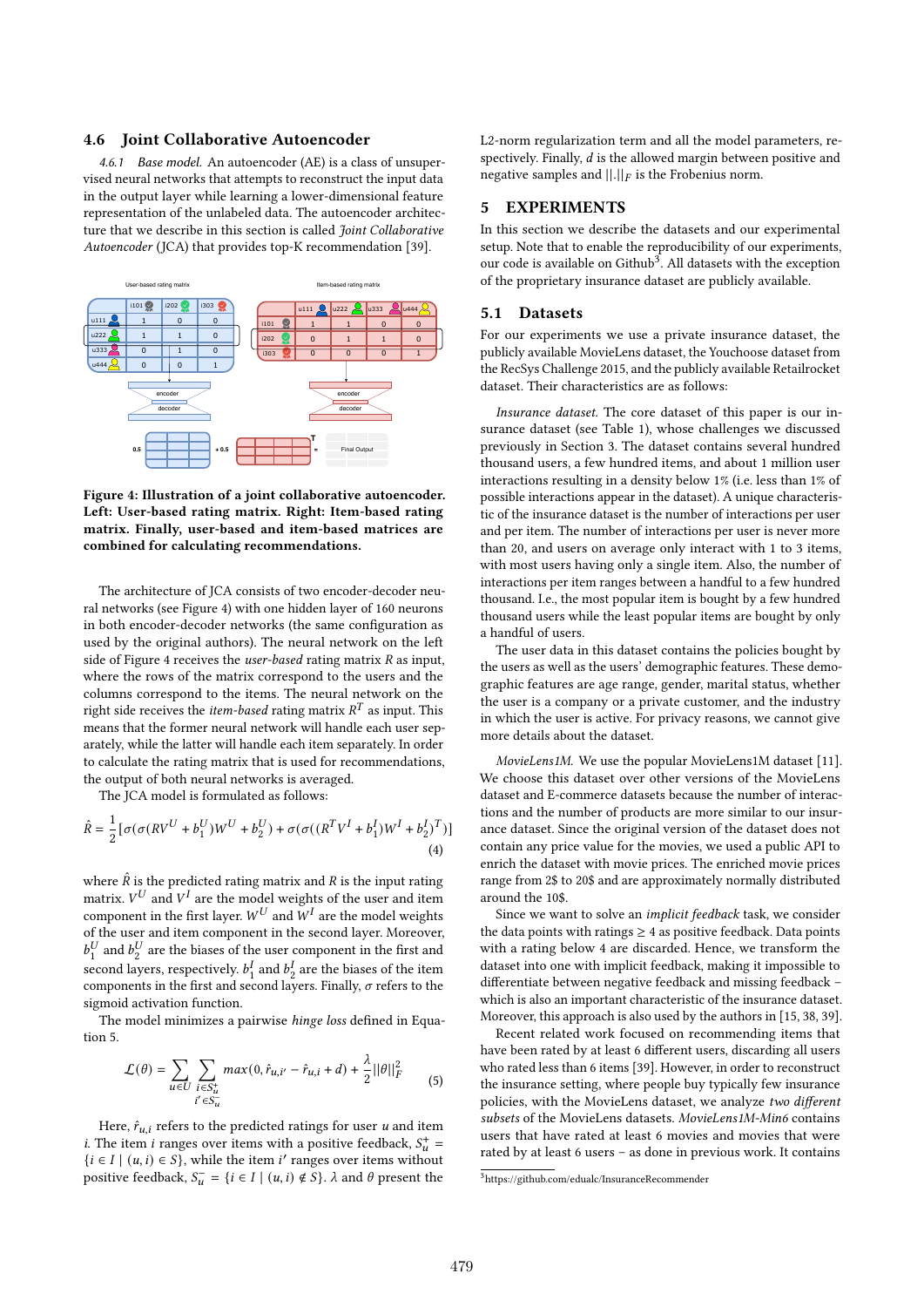| Dataset              | User Selection                 | # Users     | # Items   | # Interactions   | Density [%] | Skewness     | User/Item Ratio |
|----------------------|--------------------------------|-------------|-----------|------------------|-------------|--------------|-----------------|
| Insurance            | All                            | 100k-1.000k | 100-1.000 | $\sim$ 1.000.000 | < 1.00      | $\sim$ 10.00 | $\sim 1000:1$   |
| MovieLens1M-Max5     | $\leq$ 5 interactions          |             | 38        | 39               | 10.26       | 5.91         | 0.29:1          |
| MovieLens1M-Max5-New | $\leq$ 5 interactions (newest) | 6.038       | 2.771     | 30.179           | 0.18        | 3.61         | 2.18:1          |
| MovieLens1M-Max5-Old | $\leq$ 5 interactions (oldest) | 6.038       | 2.493     | 30,179           | 0.20        | 9.92         | 2.42:1          |
| MovieLens1M-Min6     | $> 6$ interactions             | 6.027       | 3.062     | 574.026          | 3.11        | 3.65         | 1.97:1          |
| Retailrocket         | All                            | 11.719      | 12.025    | 21,270           | 0.02        | 19.97        | 0.97:1          |
| Yoochoose            | All                            | 509.696     | 19.949    | 1,049,817        | 0.01        | 17.75        | 25.55:1         |
| Yoochoose-Small      | 5% of all interactions         | 49.670      | 7.369     | 52.491           | 0.01        | 11.96        | 6.74:1          |

Table 1: General statistics of the different datasets. Skewness is measured as the Fisher-Pearson coefficient.

## Table 2: Interaction statistics for the different datasets.

|                      |                                | Interactions p. User |       |       |          |         | Interactions p. Item | Cold Start (10-fold CV) |                          |  |
|----------------------|--------------------------------|----------------------|-------|-------|----------|---------|----------------------|-------------------------|--------------------------|--|
| Dataset              | User Selection                 | Min                  | Avg   | Max   | Min      | Avg     | Max                  | Users [%]               | Items $\lceil \% \rceil$ |  |
| Insurance            | All                            |                      | 1-3   | ~120  | $1 - 10$ | $1-10k$ | $100k - 1.000k$      | $\sim 50.00$            | < 1.00                   |  |
| MovieLens1M-Max5-Old | $\leq$ 5 interactions (oldest) |                      | 4.99  | 5.    |          | 12.11   | 831                  | 0.00                    | 5.28                     |  |
| MovieLens1M-Min6     | $> 6$ interactions             |                      | 95.24 | 1,415 |          | 187.47  | 2.853                | 0.00                    | 0.00                     |  |
| Retailrocket         | All                            |                      | 1.82  | 532   |          | 1.77    | 129                  | 61.94                   | 45.58                    |  |
| Yoochoose            | All                            |                      | 2.06  | 53    |          | 52.63   | 12,440               | 28.91                   | 5.09                     |  |
| Yoochoose-Small      | 5% of all interactions         |                      | 1.06  | 5.    |          | 7.14    | 635                  | 90.42                   | 12.89                    |  |

6,027 users and 3,062 items with a total of 574,026 interactions resulting in a density of 3.11. As presented in Table 2, one user interacts on average with 95 items and the maximum number of rated movies by one user is 1,415.

The majority of users in the MovieLens dataset consume 6 or more items and there is only a very small number of users with 5 or fewer items – 11 users to be precise. Specifically, the MovieLens1M-Max5 dataset contains users that have rated at most 5 movies (see Table 2) resulting in only 39 interactions. As this is not a sufficient amount of data to sensibly train a model. Hence, we instead selected up to 5 interactions from all users, choosing either the newest or oldest 5 interactions. These two variants of the MovieLens1M-Max5 dataset are shown with the suffixes -New (as MovieLens1M-Max5-New) and -Old (as MovieLens1M-Max5-Old), respectively.

For our experiments, we selected the MovieLens1M-Max5-Old and MovieLens1M-Min6. We believe MovieLens1M-Max5-Old reflects the interaction-sparse feature of the insurance dataset quite well.

All MovieLens-derived datasets have user features such as age range, gender, and occupation.

Retailrocket. We also use Retailrocket [29], another publicly available e-commerce dataset. It contains many different types of interactions, named as view, addtocart and transaction. We chose to only include the *transaction* interaction, as these signals represent a stronger interest than viewing an item. Furthermore, the transactions more closely resemble our real-world insurance dataset. Tables 1 and 2 show the detailed characteristics of the dataset. Retailrocket contains the fewest number of interactions across all datasets and is the most skewed. While users have an average of 1.82 interactions, the most active user has 532 interactions (2.5% of the whole dataset). Furthermore, the total number of users and items is roughly equal, at 11,719 and 12,025, respectively.

Yoochoose. This dataset was used in the RecSys Challenge 2015 [1] and contains implicit data about sessions in an e-commerce webshop. Data points are collected for individual clicks, as well

as purchases. Unlike other datasets, interactions are grouped by session and not by user. Users will have multiple sessions over time, but only the session ids are available for identification. No additional user or item features are present.

As Table 2 shows, the Yoochoose dataset contains by far the largest number of items, is very sparsely populated and highly skewed. With an average of 2.06 interactions per user and 19,949 items to choose from, it is very challenging to generate predictions. Moreover, the total number of users strongly dominates the number of items at a ratio of 25,55:1 with over half a million of users. Note that this dataset does not contain any demographic features associated with sessions.

Yoochoose-Small. Given the disproportionally large number of interactions of the Youchoose dataset compared to the Movie-Lens and Retailrocket, we also ran the experiments on a smaller subset containing only 5% of the interactions. It was derived by randomly subsampling the interactions. As a result the number of Youchoose interactions are comparable with the insurance and the Youchoose-small interactions with the other datasets.

Comparison of the insurance dataset and MovieLens1M. Figure 5 shows the distribution of item interactions both for the insurance dataset as well as for the full MovieLens1M dataset. We can observe that the distribution of the insurance dataset is significantly more skewed than the distribution of the MovieLens1M dataset. When calculating the Fisher-Pearson coefficient [23, 42] of skewness, the MovieLens1M dataset has a coefficient of 3.65, while the insurance dataset's coefficient is three times its size, namely 10.03 (see Table 1 for the coefficients of all datasets). This coefficient measures the difference between a given distribution and the normal distribution. In a normally distributed dataset, this coefficient is zero.

While we are unable to give concrete numbers for how often each product was bought for the insurance dataset due to privacy concerns, we can see that the majority of users in the insurance dataset have bought a small number of very popular products. On the other hand, a large number of insurance products are located in the long tail and thus are bought by only a few users. We also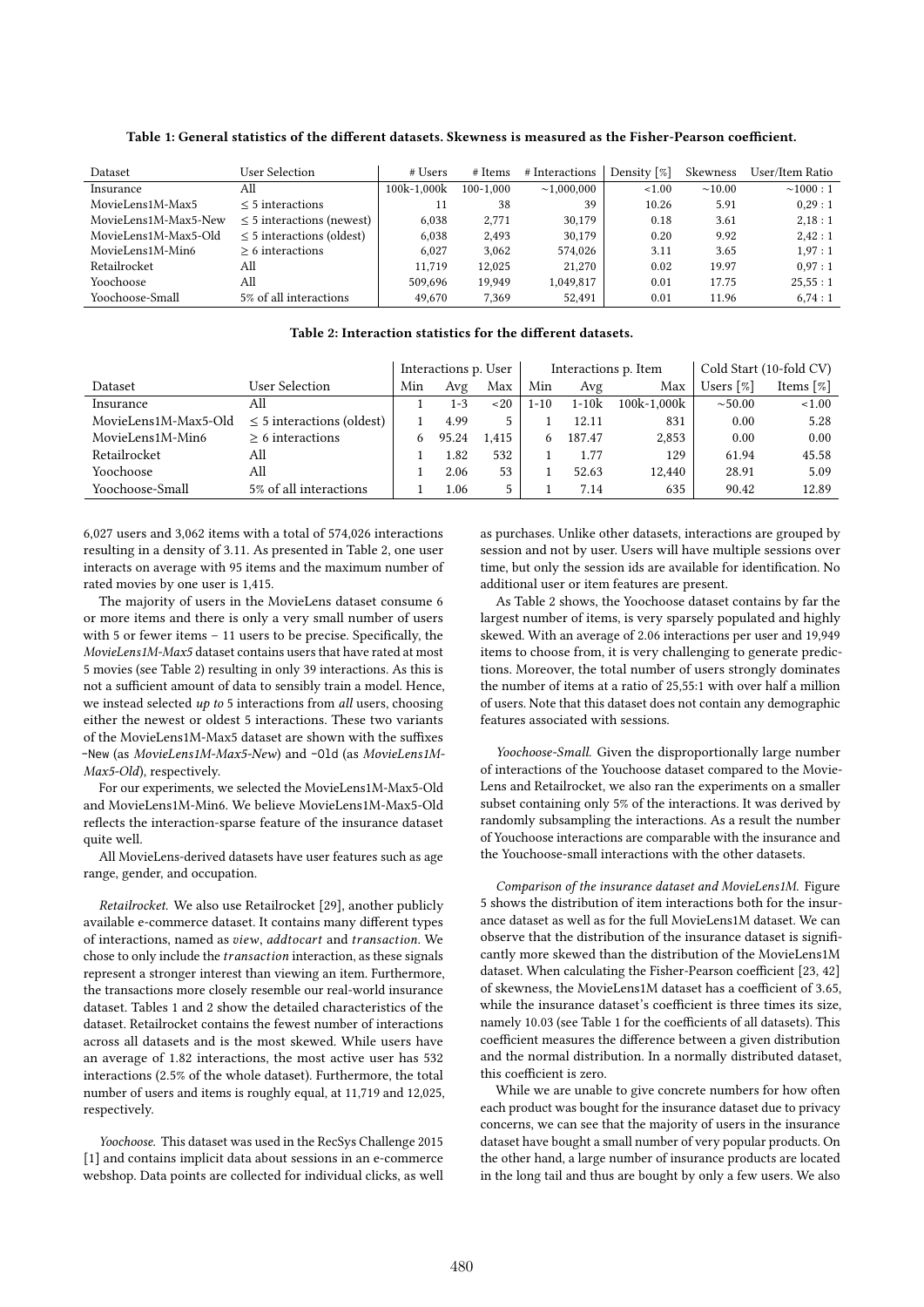note that the skewness of the MovieLens1M-Max5-Old dataset is very similar to the skewness of the insurance datasets. Hence, we use the MovieLens1M-Max5-Old dataset in our experiments to study interaction-sparse recommendations.



Figure 5: Distribution of item interactions for the insurance and MovieLens1M datasets. Axis scale information is removed for privacy reasons.

#### 5.2 Training and Test Data Generation

The input for our algorithms is based on the user-item-matrix generated from all the data points in the respective dataset, where each row represents the sales history of a user and each column represents the users that bought a given product. We use 10% of our data as the test set for evaluation, whereas the remaining 90% of data is used to train the different algorithms used in this paper. The train and test datasets are generated over a 10-fold cross validation for each of the datasets.

## 5.3 Evaluation

5.3.1 Evaluation Metrics. We use three ranking-based metrics for evaluating our algorithms: F1@K, Normalized Discounted Cumulative Gain or NDCG@K [34], and Revenue@K. Specifically, we first take the top-K recommendations as well as the top-K ground truth values for each individual user. Next, we calculate the  $metrics@K$  for each individual user, where metrics is one of the evaluation scores and @K indicates that it is calculated with the top-K results. Finally, we average the metrics among the users.

The Discounted Cumulative Gain at K (DCG@K) is defined as:

$$
DCG@K = \sum_{k=1}^{K} \frac{2^{\mathbb{I}[r(k)\in I_{GT}]}-1}{\log_2(k+1)}
$$
(6)

where  $r(k)$  is the recommended product at rank k,  $I_{GT}$  is the item in the ground truth and I[.] is the indicator function.

We can now define Normalized Discounted Cumulative Gain at  $K$  (NDCG@K) as:

$$
NDCG@K = \frac{DCG}{IDCG}
$$
 (7)

where the DCG is calculated for the recommended products and IDCG is the ideal DCG, calculated from the ground truth.

Finally, the Revenue at  $K$  is defined as:

$$
Revenue@K = \sum_{n \in N} \sum_{\substack{r \in recon@K(n) \land \\ r \in GroundTruth(n)}} Price(r) \tag{8}
$$

with *Price* referring to the price of the product at rank k.

5.3.2 Hyper-Parameter Optimization. For each of the methods, we tuned the hyper-parameters using a subset of the training data. We applied the algorithms for 20 iterations to find a suitable set of parameters, optimizing for the NDCG@1. Finally, we applied the selected parameters to each algorithm and reported the results after a fixed number of iterations suitable for each method and dataset.

The popularity baseline is without hyperparameters. For the remaining methods, we performed a grid search for various parameters such as batch size, learning rate and regularization parameters. The default parameters used can be taken from the Github repository<sup>4</sup>. Deviations from the default parameters are listed below. Both SVD++ and ALS use 256 factors on the insurance dataset and both Yoochoose and Yoochoose-Small, 64 on Retailrocket and 16 on the MovieLens datasets. In addition, SVD++ uses 0.001 as its regularization parameter for all datasets. DeepFM's embedding sizes are 32 for Insurance, Yoochoose and Yoochoose-Small, 16 for Retailrocket and 8 for both MovieLens datasets. The learning rate was set to  $1e - 4$  for Yoochoose and Yoochoose-Small, 3e − 4 otherwise. NeuMF's embedding sizes are 256 for Yoochoose, 64 for Retailrocket and 16 for all other datasets. The learning rates used for JCA experiments are  $5e - 5$  for the insurance dataset,  $1e - 2$  for MovieLens1M-Min6,  $1e - 3$  for both MoviveLens1M-Max5-Old and Retailrocket and finally,  $1e - 4$ for Yoochoose-small dataset. We used  $1e - 3$  as regularization parameter and 160 neurons in the hidden layer. Lastly, the batch size for both Movielens datasets, as well as Yoochoose-small is 8, 192, 1, 500 for the insurance dataset, and the sizes of the full dataset for Retailrocket.

5.3.3 Statistical Significance Test. After evaluating our results on the explained metrics for 10 fold cross-validation, we used the non-parametric Wilcoxon Signed Rank Test [35] to verify if the differences between the results are statistically significant. We perform the tests for each of the reported metrics for all the algorithms and datasets used in this paper.

5.3.4 Deployment in Veezoo. The experiments in this paper were conducted in isolation, that means outside of Veezoo's code base. However, these models have been deployed in Veezoo's platform<sup>5</sup> since 2020. Sales representatives of insurance companies are able to ask the system and generate recommendations. In combination with other machine learning approaches, Veezoo was able to measure a 20% increase in premium and a 94% decrease in time-to-answer for their insurance customers.

## 6 RESULTS AND DISCUSSIONS

In this section, we analyze the performance of the popularitybaseline method, SVD++, ALS, DeepFM, NeuMF and JCA for top-K recommendations on implicit feedback. For all algorithms we report F1@K, NDCG@K, and Revenue@K. We evaluate the methods initially on the insurance dataset. Afterwards we present the results on the MovieLens1M-Min6 dataset, as previously done by Zhu et al. [39]. Next, we generalize the characteristics of the insurance dataset by using the MovieLens1M-Max5-Old dataset. For additional insights, we further evaluate all algorithms on the Retailrocket, Yoochoose-Small and Yoochoose datasets.

<sup>4</sup>https://github.com/edualc/InsuranceRecommender

<sup>5</sup>https://www.veezoo.com/insurance/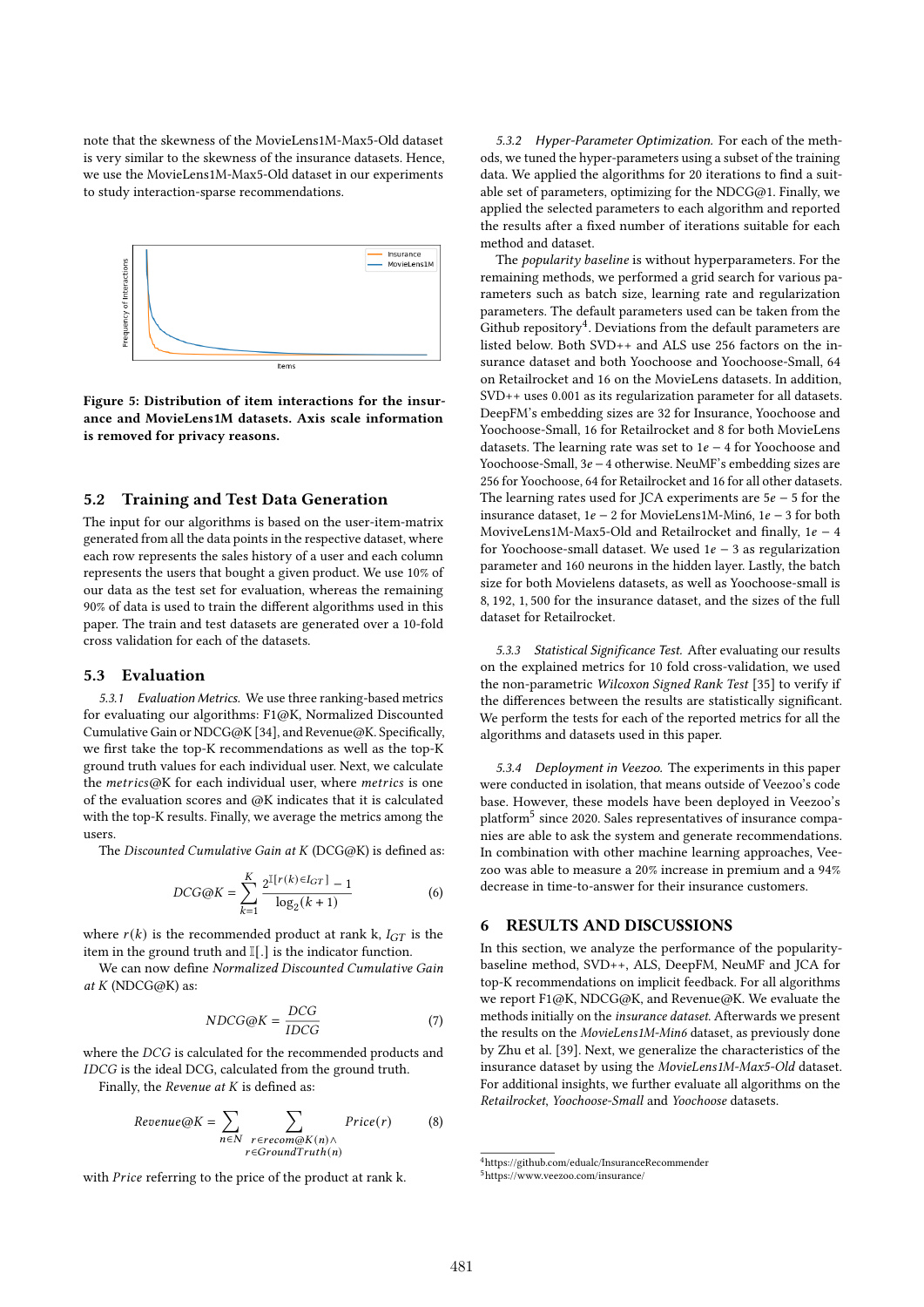#### Table 3: Performance of recommender methods on insurance dataset (average of 10 runs).

|              |                     | @1                  |                     |                     | @2                  |                    |                     | @3                  |                     |                     | @4                  |                     |                     | @5                  |                    |
|--------------|---------------------|---------------------|---------------------|---------------------|---------------------|--------------------|---------------------|---------------------|---------------------|---------------------|---------------------|---------------------|---------------------|---------------------|--------------------|
| Method       |                     | <b>NDCG</b>         | Revenue             | F1                  | <b>NDCG</b>         | Revenue            | F1                  | <b>NDCG</b>         | Revenue             | F1                  | <b>NDCG</b>         | Revenue             | F <sub>1</sub>      | <b>NDCG</b>         | Revenue            |
| Popularity   | $*0.3233$           | $x_{0.3306}$        | $^{\bullet}$ 26.05M | $^{\bullet}$ 0.3300 | $^{\bullet}$ 0.4242 | •52.36M            | $^{\bullet}$ 0.2722 | $^{\bullet}0.4468$  | • 57.75M            | $^{\bullet}$ 0.2432 | $^{\bullet}$ 0.4733 | $\bullet$ 64.64 $M$ | $^{\bullet}$ 0.2170 | $^{\bullet}0.4892$  | $^{\bullet}69.09M$ |
| $SVD++$      | $x_{0.3329}$        | $x_{0.3405}$        | $\times$ 30.22M     | $^{\bullet}$ 0.3362 | $+0.4334$           | 56.61M             | $^{\bullet}0.2822$  | $^{\bullet}0.4609$  | $\bullet$ 66.54 $M$ | $^{\bullet}$ 0.2413 | $^{\bullet}0.4764$  | $^{\bullet}71.01M$  | $^{\bullet}0.2166$  | $^{\bullet}$ 0.4936 | •79.84M            |
| ALS          | $^{\bullet}$ 0.1880 | $^{\bullet}$ 0.1924 | $^{\bullet}$ 23.33M | $^{\bullet}$ 0.1647 | $^{\bullet}$ 0.2210 | $^{\bullet}32.52M$ | $^{\bullet}$ 0.1324 | $^{\bullet}$ 0.2288 | $^{\bullet}35.50M$  | $^{\bullet}$ 0.1115 | $^{\bullet}$ 0.2342 | $^{\bullet}37.92M$  | $^{\bullet}0.0965$  | $^{\bullet}$ 0.2380 | •41.16M            |
| DeepFM       | 0.3370              | 0.3438              | 30.95M              | 0.3500              | 0.4482              | $\times$ 56.05M    | 0.2953              | 0.4788              | $+64.30M$           | 0.2603              | 0.5035              | •71.90M             | 0.2352              | 0.5240              | •78.20M            |
| <b>NeuMF</b> | $^{\bullet}$ 0.2995 | $^{\bullet}$ 0.3067 | $+26.61M$           | $^{\bullet}$ 0.3147 | $^{\bullet}$ 0.4011 | •52.03M            | $^{\bullet}$ 0.2707 | $^{\bullet}$ 0.4337 | $^{\bullet}62.96M$  | $^{\bullet}$ 0.2420 | $^{\bullet}$ 0.4601 | $^{\bullet}73.28M$  | $^{\bullet}$ 0.2164 | $^{\bullet}$ 0.4765 | $\cdot$ 80.56M     |
| JCA          | $x_{0.3246}$        | $\times$ 0.3320     | $^{\bullet}26.61M$  | $^{\bullet}$ 0.3346 | $x_{0.4289}$        | $+55.60M$          | $^{\bullet}0.2826$  | $^{\bullet}0.4581$  | 69.59M              | $\times$ 0.2543     | $+0.4873$           | 81.81M              | $^{\bullet}0.2214$  | $^{\bullet}$ 0.4976 | 86.79M             |

The results of the best performing method for every metric (column) is highlighted with **bold** font. We compare the results statistically with the best performing using the Wilcoxian Signed Rank test to ascertain that the difference is statistically significant, where  $^*$  indicates significance at p<0.1,  $^+$  at p<0.05, and  $^{\bullet}$  at p<0.01 as well as  $\times$ indicates not significant.

Table 4: Performance of recommender methods on MovieLens1M-Max5-Old with users having  $\leq$  5 products chosen from their oldest ratings.

|              |                     | @1                  |                     |                     | @2                  |                     |                    | @3                  |                     |                    | @4                  |                     |                    | @5                  |                     |
|--------------|---------------------|---------------------|---------------------|---------------------|---------------------|---------------------|--------------------|---------------------|---------------------|--------------------|---------------------|---------------------|--------------------|---------------------|---------------------|
| Method       |                     | <b>NDCG</b>         | Revenue             |                     | <b>NDCG</b>         | Revenue             |                    | <b>NDCG</b>         | Revenue             | F1                 | <b>NDCG</b>         | Revenue             | F1                 | NDCG                | Revenue             |
| Popularity   | 0.0324              | 0.0359              | 1,623               | 0.0400              | 0.0469              | $^{\bullet}2.232$   | 0.0415             | 0.0567              | $x_{3,111}$         | 0.0428             | 0.0656              | $^{\times}3.550$    | 0.0417             | 0.0718              | $^{\bullet}$ 4, 121 |
| $SVD++$      | $^{\times}$ 0.0305  | $x_{0.0337}$        | $^{\bullet}$ 1, 243 | $x_{0.0383}$        | $x_{0.0448}$        | $^{\bullet}$ 2, 161 | $x_{0.0408}$       | $x_{0.0551}$        | $^{\bullet}$ 2, 938 | $x_{0.0417}$       | $x_{0.0637}$        | $^{\times}3,653$    | $x_{0.0420}$       | $x_{0.0710}$        | $\times$ 4,293      |
| ALS          | $^{\bullet}0.0224$  | $^{\bullet}0.0248$  | •580                | $^{\bullet}0.0248$  | $^{\bullet}0.0300$  | •970                | $^{\bullet}0.0256$ | $^{\bullet}0.0359$  | $^{\bullet}$ 1, 331 | $^{\bullet}0.0255$ | $^{\bullet}0.0406$  | $^{\bullet}1,674$   | $^{\bullet}0.0255$ | $^{\bullet}0.0449$  | $^{\bullet}2,031$   |
| DeepFM       | $^{\bullet}$ 0.0202 | $^{\bullet}$ 0.0243 | $^{\bullet}$ 840    | $^{\bullet}$ 0.0256 | $^{\bullet}0.0284$  | $^{\bullet}$ 1.541  | 0.0269             | $^{\bullet}$ 0.0359 | $^{\bullet}$ 2, 078 | $^{\bullet}0.0266$ | $^{\bullet}$ 0.0425 | $^{\bullet}$ 2, 595 | $^{\bullet}0.0260$ | $^{\bullet}0.0476$  | $^{\bullet}3.019$   |
| <b>NeuMF</b> | $^{\bullet}$ 0.0171 | $^{\bullet}0.0202$  | $^{\bullet}$ 531    | $^{\bullet}0.0213$  | $^{\bullet}$ 0.0236 | $^{\bullet}$ 1,092  | $^{\bullet}0.0244$ | $^{\bullet}$ 0.0317 | $^{\bullet}$ 1, 755 | $^{\bullet}0.0248$ | $^{\bullet}$ 0.0387 | $^{\bullet}$ 2, 142 | $^{\bullet}0.0255$ | $^{\bullet}$ 0.0440 | $^{\bullet}$ 2, 540 |
| JCA          | $^{\bullet}0.0242$  | $^{\bullet}0.0266$  | $^{\bullet}868$     | $^{\bullet}0.0307$  | $^{\bullet}0.0358$  | •1,597              | $^{\bullet}0.0324$ | $^{\bullet}0.0438$  | $^{\bullet}2,224$   | $^{\bullet}0.0329$ | $^{\bullet}0.0502$  | $^{\bullet}$ 2, 776 | $^{\bullet}0.0327$ | $^{\bullet}0.0556$  | $^{\bullet}3,279$   |
|              |                     |                     |                     | ___                 |                     |                     |                    | $\sim$              |                     | $\sim$ $\sim$      | .                   | .                   |                    |                     |                     |

<sup>∗</sup>p<0.1; <sup>+</sup>p<0.05; •p<0.01; × not significant. The p-values are reported from the comparison of the winner algorithm with all other algorithms.

#### Table 5: Performance of recommender methods on *MovieLens1M-Min6* with users having  $\geq 6$  products.

|            |                    | @1                  |                      |                     | @2                  |                      |                     | @3                  |                      |                    | @4                  |                      |                     | @5                  |                      |
|------------|--------------------|---------------------|----------------------|---------------------|---------------------|----------------------|---------------------|---------------------|----------------------|--------------------|---------------------|----------------------|---------------------|---------------------|----------------------|
| Method     |                    | <b>NDCG</b>         | Revenue              |                     | <b>NDCG</b>         | Revenue              | F1                  | <b>NDCG</b>         | Revenue              | F1                 | NDCG                | Revenue              | F1                  | <b>NDCG</b>         | Revenue              |
| Popularity | $^{\bullet}0.0253$ | $^{\bullet}$ 0.1147 | $^{\bullet}7.799$    | $^{\bullet}$ 0.0428 | $^{\bullet}$ 0.1125 | $^{\bullet}$ 16,803  | $^{\bullet}0.0509$  | $^{\bullet}$ 0.1059 | $^{\bullet}$ 22, 188 | $^{\bullet}0.0588$ | $^{\bullet}$ 0.1035 | $^{\bullet}$ 27, 236 | $^{\bullet}$ 0.0654 | $^{\bullet}$ 0.1024 | $^{\bullet}32.049$   |
| $SVD++$    | $^{\bullet}0.0253$ | $^{\bullet}$ 0.1153 | $^{\bullet}7.837$    | $^{\bullet}$ 0.0429 | $^{\bullet}$ 0.1128 | $^{\bullet}$ 16, 756 | $^{\bullet}0.0510$  | $^{\bullet}$ 0.1063 | $^{\bullet}$ 22, 145 | $^{\bullet}0.0590$ | $^{\bullet}$ 0.1040 | $^{\bullet}$ 27, 266 | $^{\bullet}$ 0.0656 | $^{\bullet}$ 0.1029 | $^{\bullet}32,220$   |
| ALS        | 0.0632             | $^{\bullet}$ 0.2625 | $^{\bullet}$ 17, 492 | 0.0971              | $^{\bullet}$ 0.2401 | $^{\bullet}30.299$   | 0.1188              | $^{\bullet}$ 0.2286 | $^{\bullet}$ 41, 304 | 0.1334             | $^{\bullet}$ 0.2217 | $^{\bullet}50.942$   | $^{\bullet}$ 0.1434 | $^{\bullet}$ 0.2174 | $^{\bullet}59.505$   |
| DeepFM     | $^{\bullet}0.0243$ | $^{\bullet}$ 0.1611 | $^{\bullet}10.677$   | $^{\bullet}0.0465$  | $^{\bullet}$ 0.1449 | $^{\bullet}$ 19,084  | $^{\bullet}0.0615$  | $^{\bullet}0.1380$  | $^{\bullet}$ 26, 290 | $^{\bullet}0.0726$ | $^{\bullet}$ 0.1336 | •32.771              | $^{\bullet}0.0811$  | $^{\bullet}$ 0.1317 | $^{\bullet}38.878$   |
| NeuMF      | $^{\bullet}0.0262$ | $^{\bullet}$ 0.1675 | $^{\bullet}$ 11, 215 | $^{\bullet}0.0493$  | $^{\bullet}$ 0.1507 | $^{\bullet}$ 19, 927 | $^{\bullet}0.0661$  | 0.1438              | 27, 613              | $^{\bullet}0.0774$ | $^{\bullet}$ 0.1398 | $^{\bullet}34,392$   | $^{\bullet}$ 0.0856 | $^{\bullet}$ 0.1372 | $^{\bullet}$ 40, 503 |
| JCA        | $^{\bullet}0.0508$ | 0.3414              | 23,012               | $^{\bullet}0.0857$  | 0.3219              | 42,354               | $^{\bullet}$ 0.1123 | 0.3088              | 59,596               | $x_{0.1326}$       | 0.2997              | 75.259               | 0.1487              | 0.2933              | 89,892               |

<sup>∗</sup>p<0.1; <sup>+</sup>p<0.05; •p<0.01; × not significant. The p-values are reported from the comparison of the winner algorithm with all other algorithms.

# 6.1 Evaluation of Metrics F1@K, NDCG@K, and Revenue@K

Table 3 presents the performance of the six methods on the insurance dataset. The results are reported for top-k, where  $k \in$ {1, ..., 5}. The best method on the insurance dataset is DeepFM, closely followed by JCA, SVD++ and the popularity baseline. Note that DeepFM is only outclassed in performance by SVD++ in terms of Revenue@2 and by JCA in Revenue@3 and higher. The popularity-based method produces competitive predictions, about 5% behind DeepFM's F1 and NDCG scores. It is able to exploit the large number of cold start users for a low number of products in a heavily skewed dataset. NeuMF is even further behind at 10 to 15% compared to DeepFM. However, ALS struggles to reach even half the performance of DeepFM, indicating that it is unable to utilize the popularity bias of this dataset.

The evaluation on the MovieLens1M-Max5-Old dataset generalizes the insurance recommendation results. It can be seen from Table 4 that in the sparse-interaction setting where, on average, users have 5 interactions, the popularity-based method and SVD++ perform best. The significance tests show that these two methods have almost identical performance. JCA's performance is about 25% behind SVD++ and the popularity-based method in terms of F1-score and revenue. ALS, DeepFM and NeuMF fall within the same significance range at about 40% behind. However, in this triplet of methods, DeepFM consistently outperforms its peers in terms of revenue and matches the revenue of JCA.

Table 5 shows the results for the MovieLens1M-Min6 dataset. In contrast to the insurance dataset, where users had few products,

the evaluation is carried out on users with 6 or more interactions. In this particular setting, JCA achieves the best result for a majority of all reported metrics. We also note that ALS performs best for  $F1@1$  up to  $F1@4$ . While ALS is lower in terms of precision compared to JCA, it recommends a more diverse set of items and achieves a comparatively much higher recall. The popularity-based method and SVD++, the top methods on the previous iteration of MovieLens, perform here on the same level as DeepFM and NeuMF at 40% of ALS and JCA's F1-score. For the NDCG however, they perform even below DeepFM and NeuMF at 30%.

As Table 5 demonstrates, the more products we recommend, the easier it becomes to suggest a correct product and to achieve a higher F1-score. One reason is the high number of products in the ground truth of the users. For instance, in Table 2 we can see that the average number of interactions per user is 95.24. However, correctly ranking recommendations by relevance is a harder problem and NDCG decreases even for the strongly performing JCA as the number of recommendations increases.

On the Retailrocket dataset, no pricing information is available. Thus, we are unable to provide results for Revenue@k. The overall performance of all methods hovers just below 1% for F1@k and NDCG@k (see Table 6). We also notice that for F1@1 and ND-CDG@1 ALS performs best. For higher values of k, however, the popularity-based method shows the best results, though these are not strictly significant results when comparing the different methods. Among the neural network based methods, JCA is able to generate comparatively competitive predictions, but both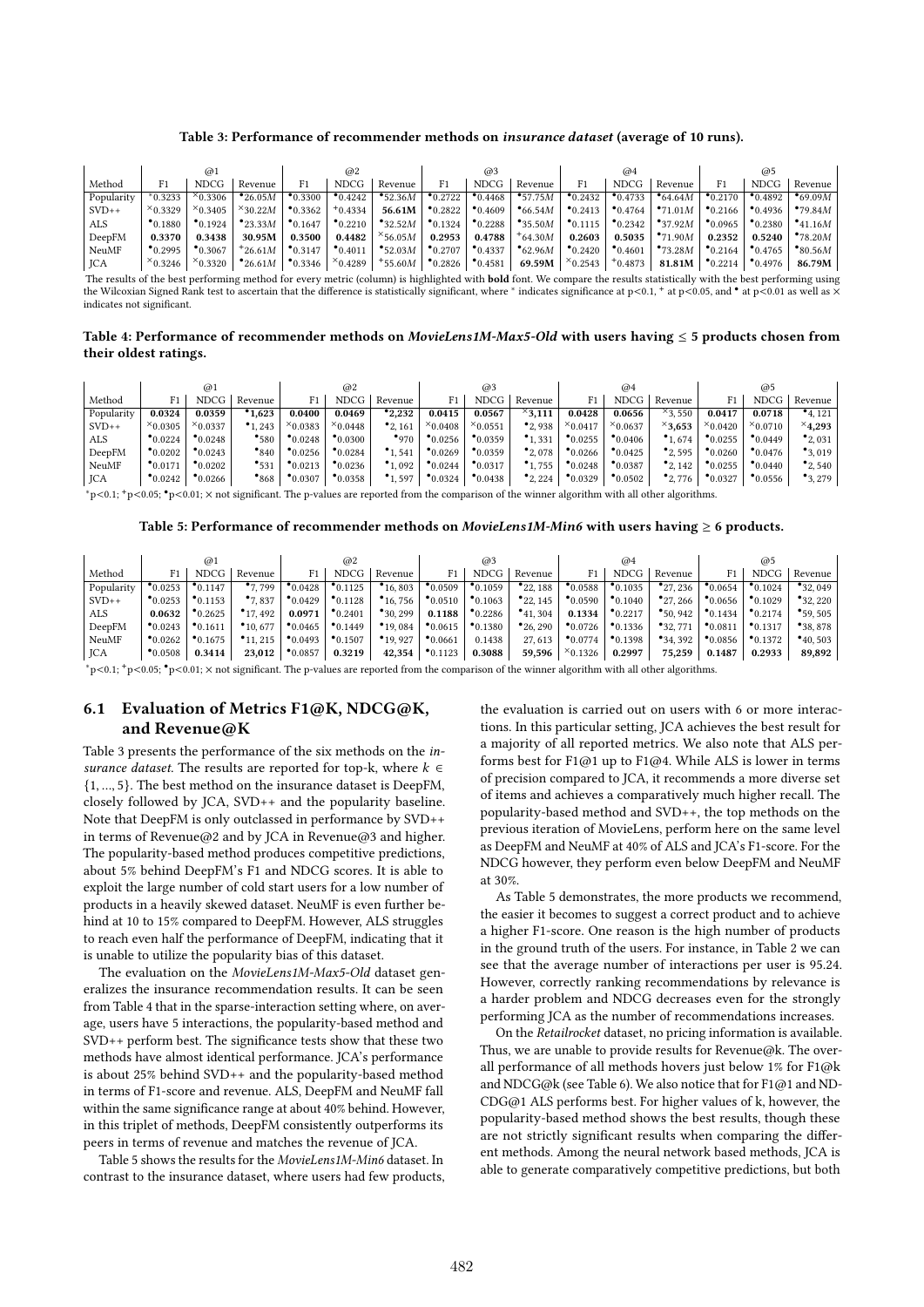#### Table 6: Performance of recommender methods on Retailrocket

|            |                     | $\omega$           |         |                    | @2                  |                          |                    | @3                  |         |                    | @4                  |         |                    | @5                  |         |
|------------|---------------------|--------------------|---------|--------------------|---------------------|--------------------------|--------------------|---------------------|---------|--------------------|---------------------|---------|--------------------|---------------------|---------|
| Method     |                     | <b>NDCG</b>        | Revenue | F1                 | <b>NDCG</b>         | Revenue                  | F1                 | <b>NDCG</b>         | Revenue | F1                 | NDCG                | Revenue | F1                 | NDCG                | Revenue |
| Popularity | $\times$ 0.0077     | $\times$ 0.0084    | -       | 0.0083             | 0.0104              | ۰                        | 0.0079             | 0.0118              |         | 0.0071             | 0.0124              |         | $^{\times}$ 0.0063 | 0.0128              |         |
| $SVD++$    | $+0.0072$           | $+0.0079$          | $\sim$  | $^{\times}$ 0.0080 | $x_{0.0099}$        | $\overline{\phantom{0}}$ | $+0.0071$          | 10.0109             |         | $x_{0.0067}$       | $x_{0.0118}$        |         | $\times$ 0.0063    | $x_{0.0126}$        |         |
| ALS        | 0.0091              | 0.0100             | -       | $^{\times}$ 0.0076 | $x_{0.0102}$        | ۰                        | $x_{0.0065}$       | $x_{0.0107}$        |         | $^{\bullet}0.0055$ | $x_{0.0109}$        |         | $^{\bullet}0.0046$ | $^{\bullet}$ 0.0110 |         |
| DeepFM     | $^{\bullet}$ 0.0012 | $^{\bullet}0.0012$ | -       | $^{\bullet}0.0006$ | $^{\bullet}$ 0.0011 | $\overline{\phantom{0}}$ | $^{\bullet}0.0001$ | $^{\bullet}0.0012$  |         | $^{\bullet}0.0000$ | $^{\bullet}$ 0.0013 |         | $^{\bullet}0.0000$ | $^{\bullet}$ 0.0013 |         |
| NeuMF      | $^{\bullet}$ 0.0033 | $^{\bullet}0.0034$ |         | $^{\bullet}0.0005$ | $^{\bullet}0.0029$  | $\overline{\phantom{0}}$ | $^{\bullet}0.0001$ | $^{\bullet}0.0029$  |         | $^{\bullet}0.0000$ | $^{\bullet}0.0030$  |         | $^{\bullet}0.0000$ | $^{\bullet}0.0030$  |         |
| JCA        | $x_{0.0071}$        | $x_{0.0077}$       |         | $+0.0068$          | $x_{0.0089}$        |                          | $^{\bullet}0.0063$ | $^{\text{+}}0.0097$ |         | $+0.0057$          | $x_{0.0102}$        |         | $^{\bullet}0.0052$ | $+0.0106$           |         |

<sup>∗</sup>p<0.1; <sup>+</sup>p<0.05; •p<0.01; × not significant. The p-values are reported from the comparison of the winner algorithm with all other algorithms.

Table 7: Performance of recommender methods on Yoochoose-Small

|                                                                                                                                                                     |                     | $\omega$           |                     |                     | @2                  |                      |                     | @3                 |                      |                     | @4                 |                      |                    | @5                  |                      |
|---------------------------------------------------------------------------------------------------------------------------------------------------------------------|---------------------|--------------------|---------------------|---------------------|---------------------|----------------------|---------------------|--------------------|----------------------|---------------------|--------------------|----------------------|--------------------|---------------------|----------------------|
| Method                                                                                                                                                              |                     | <b>NDCG</b>        | Revenue             |                     | <b>NDCG</b>         | Revenue              | F1                  | <b>NDCG</b>        | Revenue              | F1                  | <b>NDCG</b>        | Revenue              | F1                 | NDCG                | Revenue              |
| Popularity                                                                                                                                                          | $^{\bullet}0.0121$  | $^{\bullet}0.0121$ | $+0$                | $+0.0129$           | $^{\bullet}$ 0.0166 | .956                 | 0.0119              | $x_{0.0189}$       | $+29.329$            | 0.0110              | $x_{0.0206}$       | $^{\bullet}$ 29, 747 | $^*0.0101$         | $^{\bullet}$ 0.0217 | $^{\bullet}$ 46, 858 |
| $SVD++$                                                                                                                                                             | 0.0130              | 0.0130             | $+244$              | 0.0132              | 0.0171              | $^{\bullet}3.909$    | 0.0119              | 0.0192             | $^{\bullet}$ 26, 189 | $x_{0.0109}$        | 0.0208             | $^{\bullet}32.611$   | 0.0104             | 0.0223              | $^{\bullet}57.806$   |
| ALS                                                                                                                                                                 | $^{\bullet}$ 0.0018 | $^{\bullet}0.0018$ | $^{\times}$ 10, 890 | $^{\bullet}$ 0.0019 | $^{\bullet}0.0024$  | $^{\bullet}$ 15, 505 | $^{\bullet}$ 0.0016 | $^{\bullet}0.0026$ | $^{\bullet}$ 16, 906 | $^{\bullet}$ 0.0016 | $^{\bullet}0.0030$ | $^{\bullet}$ 20, 498 | $^{\bullet}0.0014$ | $^{\bullet}0.0032$  | $^{\bullet}$ 21, 151 |
| DeepFM                                                                                                                                                              | •0.0071             | $^{\bullet}0.0071$ | $*4.038$            | $^{\bullet}0.0040$  | $^{\bullet}0.0075$  | $+10.518$            | $^{\bullet}0.0024$  | $^{\bullet}0.0086$ | $+19.773$            | $^{\bullet}0.0008$  | $^{\bullet}0.0087$ | $\times$ 39, 462     | $^{\bullet}0.0004$ | $^{\bullet}0.0088$  | $*$ 45, 012          |
| NeuMF                                                                                                                                                               | $^{\bullet}0.0063$  | $^{\bullet}0.0063$ | $\times$ 4, 394     | $^{\bullet}0.0058$  | $^{\bullet}$ 0.0081 | $*18.322$            | $^{\bullet}0.0029$  | $^{\bullet}0.0092$ | $^{\times}$ 30, 925  | $^{\bullet}$ 0.0011 | $^{\bullet}0.0094$ | $\times$ 43.417      | $^{\bullet}0.0005$ | $^{\bullet}$ 0.0097 | $^{\times}$ 54, 709  |
| <b>JCA</b>                                                                                                                                                          | $^{\bullet}0.0048$  | $^{\bullet}0.0048$ | 13,268              | $^{\bullet}0.0054$  | $^{\bullet}0.0069$  | 36,138               | $^{\bullet}0.0054$  | $^{\bullet}0.0082$ | 51,928               | $^{\bullet}0.0054$  | $^{\bullet}0.0093$ | 65,938               | $^{\bullet}0.0053$ | $^{\bullet}0.0102$  | 81,132               |
| *p<0.1; $\tau$ p<0.05; $\bullet$ p<0.01; $\times$ not significant. The p-values are reported from the comparison of the winner algorithm with all other algorithms. |                     |                    |                     |                     |                     |                      |                     |                    |                      |                     |                    |                      |                    |                     |                      |

Table 8: Performance of recommender methods on Yoochoose

|            |                    | @1                 |                          |                    | @2                  |                          |                          | @3                       |                          |                     | @4                       |                     |                    | @5                 |                          |
|------------|--------------------|--------------------|--------------------------|--------------------|---------------------|--------------------------|--------------------------|--------------------------|--------------------------|---------------------|--------------------------|---------------------|--------------------|--------------------|--------------------------|
| Method     | F1                 | <b>NDCG</b>        | Revenue                  |                    | <b>NDCG</b>         | Revenue                  | F1.                      | NDCG                     | Revenue                  | F1                  | NDCG                     | Revenue             | F1                 | <b>NDCG</b>        | Revenue                  |
| Popularity | $^{\bullet}0.0132$ | $^{\bullet}0.0132$ | $^{\bullet}85$           | $^{\bullet}0.0138$ | $^{\bullet}$ 0.0177 | $^{\bullet}$ 46, 364     | $^{\bullet}$ 0.0139      | $^{\bullet}0.0210$       | $^{\bullet}601.826$      | $^{\bullet}$ 0.0120 | $^{\bullet}$ 0.0219      | $^{\bullet}612.250$ | $^{\bullet}0.0112$ | $^{\bullet}0.0232$ | 1.159.084                |
| $SVD++$    | $^{\bullet}0.0132$ | $^{\bullet}0.0132$ | $^{\bullet}85$           | $^{\bullet}0.0138$ | $^{\bullet}0.0177$  | $^{\bullet}$ 46, 364     | $^{\bullet}0.0139$       | $^{\bullet}0.0210$       | $^{\bullet}601.826$      | $^{\bullet}0.0120$  | $^{\bullet}0.0219$       | $^{\bullet}612.127$ | $^{\bullet}0.0112$ | $^{\bullet}0.0233$ | $^{\bullet}$ 1, 159, 502 |
| ALS        | 0.1089             | 0.1143             | 9.076.133                | 0.1079             | 0.1375              | 12.852.633               | 0.0978                   | 0.1519                   | 15.030.259               | 0.0874              | 0.1606                   | 16.474.896          | 0.0782             | 0.1660             | 17.411.197               |
| DeepFM     | $^{\bullet}0.0134$ | $^{\bullet}0.0136$ | $^{\bullet}$ 132, 492    | $^{\bullet}0.0076$ | $^{\bullet}0.0138$  | $^{\bullet}373.954$      | $^{\bullet}0.0038$       | $^{\bullet}0.0140$       | $^{\bullet}$ 539, 194    | $^{\bullet}0.0015$  | $^{\bullet}0.0141$       | •714.781            | $^{\bullet}0.0006$ | $^{\bullet}0.0143$ | $^{\bullet}940.544$      |
| NeuMF      | $^{\bullet}0.0127$ | $^{\bullet}0.0128$ | $^{\bullet}7,063$        | $^{\bullet}0.0101$ | $^{\bullet}0.0145$  | $^{\bullet}$ 216, 167    | $^{\bullet}0.0061$       | $^{\bullet}0.0151$       | $^{\bullet}421.229$      | $^{\bullet}0.0036$  | $^{\bullet}0.0156$       | $^{\bullet}868,317$ | $^{\bullet}0.0020$ | $^{\bullet}0.0159$ | $^{\bullet}1,012$        |
| <b>JCA</b> |                    |                    | $\overline{\phantom{a}}$ | -                  | -                   | $\overline{\phantom{0}}$ | $\overline{\phantom{0}}$ | $\overline{\phantom{0}}$ | $\overline{\phantom{0}}$ | -                   | $\overline{\phantom{0}}$ |                     | -                  | $-$                |                          |

<sup>∗</sup>p<0.1; <sup>+</sup>p<0.05; •p<0.01; × not significant. The p-values are reported from the comparison of the winner algorithm with all other algorithms.

DeepFM and NeuMF perform significantly worse than all other methods, with F1-scores of almost zero for F1@3 and higher. DeepFM's F1-scores and NDCG are even an order of magnitude below the popularity-based method. The reason for the low performance of all algorithms is due to the extreme sparsity and skewness of this dataset (revisit the dataset statistics shown in Table 1 for details). Under these "extreme conditions" it is hard for the algorithms to learn a specific pattern.

Let us now analyze the behavior of the algorithms for the datasets Yoochoose-Small and Yoochoose (see Tables 7 and 8). The smaller dataset Yoochoose-Small has been chosen to measure the performance of JCA, since it was impossible to run JCA on the full Yoochoose dataset. Due to the selection of just 5% of interactions in Yoochoose-Small, the percentage of cold start users increases by over a factor of 3 from 28.91% to 90.42%. Similar to MovieLens1M-Max5 dataset, both the popularity-based method and SVD++ are outperforming all other methods in terms of F1-score and NDCG across all values of k. However, the large number of cold start users make this dataset difficult to solve. Furthermore, users that do have an existing interaction history have only a low number of products, at most five. In these harsh conditions, primarily relying on the popularity bias looks to be the only learnable pattern in the dataset.

The full Yoochoose dataset poses a difficult challenge, since it features the largest number of items (i.e., 19, 949) across all datasets. Predicting the top 1 to 5 out of almost 20 thousand items becomes truly challenging. With over half a million of users, and just over a million of interactions, the dataset — while heavily skewed — is also the most sparsely populated one. SVD++ and the popularity-based method reach similar performance metrics compared to the Yoochoose-Small dataset above the 1% mark. However, DeepFM and NeuMF are now able to match their performance for  $k = 1$ , but not for higher values of k. Unlike for the Yoochoose-Small dataset, ALS is able to learn a pattern and reaches 10.89% F1@1, steadily decreasing to 7.82% F1@5.

In summary, the datasets Retailrocket and Yoochoose are good examples for stress testing recommender algorithms. They also demonstrate that simpler methods seem to have more robust and scalable implementations than the neural network approaches.

## 6.2 Summary of the results

A summary of the overall recommender performance in terms of mean F1-score, NDCG and revenue across all values of  $k \in [1, 5]$ , is given in Table 9. Methods are ranked from 1 through 5, with 1 giving the best performance on the particular dataset. While this table lacks the relative differences in performance, it allows to quickly see the condensed overall result from the previous result tables.

#### Table 9: Overall recommender performance ranking.

| Dataset          | Popularity | $SVD++$ |      | ALS   DeepFM   | NeuMF          | <b>ICA</b> |
|------------------|------------|---------|------|----------------|----------------|------------|
| Insurance        |            |         | 6    |                |                | 2          |
| MovieLens1M-Max5 | 1†         | 1†      | 5†   |                | 5†             |            |
| MovieLens1M-Min6 | 5†         | 5†      | 2    |                |                |            |
| Retailrocket     |            | 1†      | 1†   |                |                |            |
| Yoochoose-Small  |            | 1†      | 6    | 4 <sup>†</sup> | 4 <sup>†</sup> | 3          |
| Yoochoose        | 2†         | $2+$    |      | 4†             | $4+$           |            |
| Average Rank     | 2.33       | 2.17    | 3.50 | 3.83           | 4.33           | $3.17*$    |

† This rank is given to two or more methods, as their performance is within one standard deviation. See the individual dataset performance tables for reference.

\* JCA was unable to be trained in reasonable time on Yoochoose and thus could not be ranked on the full Yoochoose dataset. The average rank was calculated counting its performance on Yoochoose as rank 6.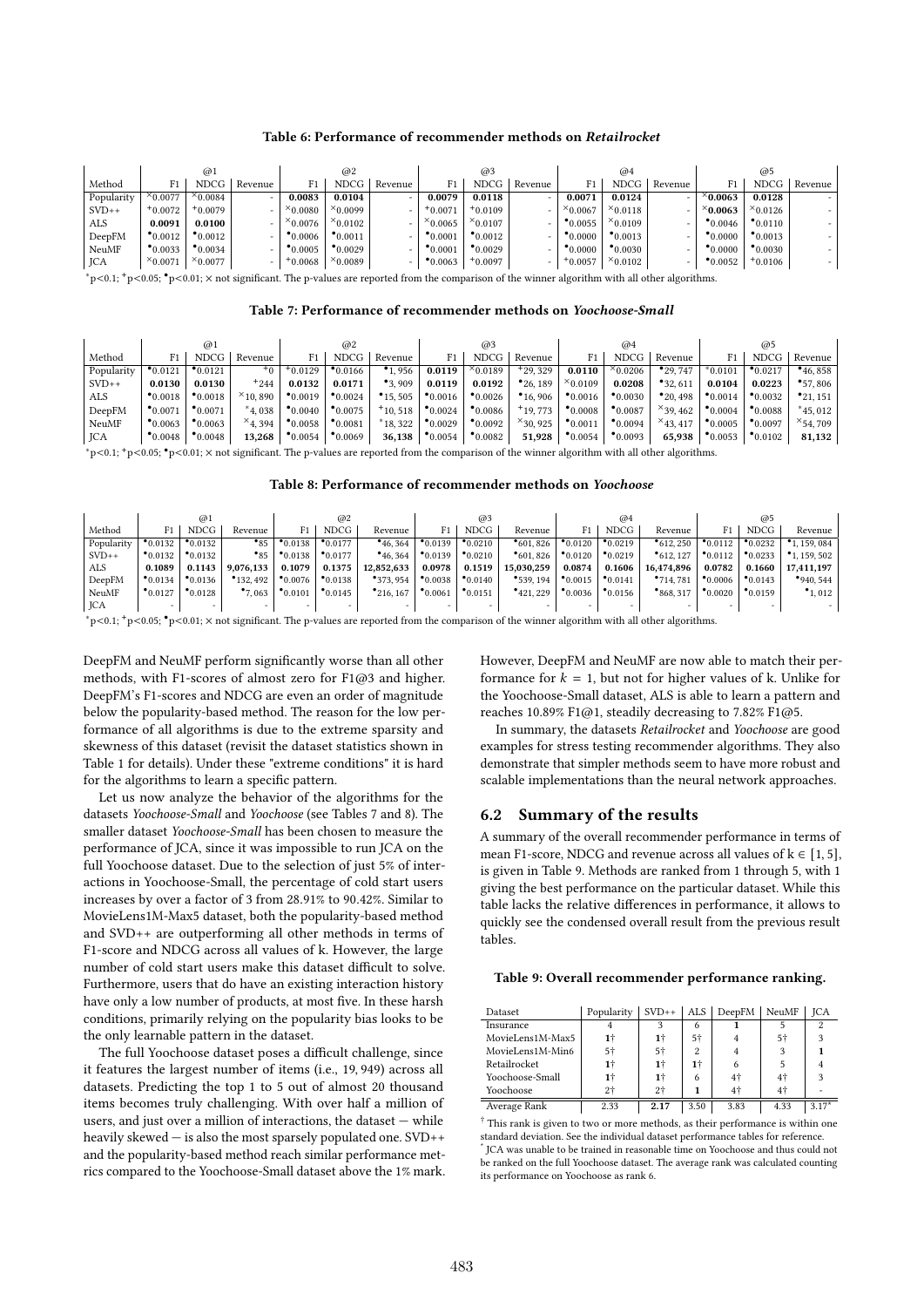The popularity-based method performs surprisingly well, given how naïve and computationally efficient predicting the popularity bias is. SVD++ always performs similar to the popularity-based method (as indicated by the matching † symbols in Table 9 for *Popularity* and  $SVD++$ ), suggesting that this method heavily relies on learning the popularity bias in a dataset. This begs the question, if the training of a SVD++ model is even necessary, given how a similar performance can be reached by the popularitybased method. ALS looks to be a method that should be in every recommender system toolbox. While not the best method over all datasets, its ability to conquer a difficult dataset like Yoochoose makes it potent. In addition, ALS is a very computationally efficient method, as we will show later in Section 6.3. NeuMF and DeepFM are conceptually similar methods, and it is not surprising that their performance is generally similar. However, the only dataset where they shine (the insurance dataset), is a dataset where almost all other methods perform well already (with the exception of ALS). JCA as the only pure neural network method has competitive results on 3 out of 6 datasets. However, feeding the full user-item matrix through the JCA network during training has a risk of memory errors, especially if both user- and item dimensions grow large.



Figure 6: Comparison of the average F1-score across all methods and datasets, scaled to the maximum per dataset. Error bars indicate one standard deviation.

Figure 6 gives a summary of all results in terms of F1-score. Each bar represents the mean of all F1@1 through F1@5 measurements and the error bar is one standard deviation. All methods except ALS achieve similar F1-scores on the insurance dataset. Hence, other measures (such as revenue) need to be considered when choosing the best method. In this dataset, the popularity bias has to be learned. Table 1 in Section 5.1 shows that the number of users far outweighs the number of items. However, methods need to go beyond the popularity bias and be able to predict items that are rarely interacted with. ALS is the only method that shows to be struggling with this dataset, perhaps because it has difficulties dealing with outliers.

In the MovieLens-Max5 dataset, the goal is to reproduce the characteristics of the insurance dataset. There remain a few differences, especially in the ratio between users and items and the percentage of cold start users. We believe that the overall performance of all methods dropped by an order of magnitude compared to the insurance dataset, due to the lower number of interactions per item. The MovieLens-Max5 dataset has a similar skewness, but far fewer interactions have to be spread across

far more items. Compared to the methods' performance on the insurance dataset, the relative spread remains identical except for the neural network based methods (DeepFM, NeuMF and JCA). This behavior suggests that not enough interactions were present to capture the patterns in the underlying interaction history.

The MovieLens1M-Min6 dataset portrays the performance on a typical non interaction-sparse dataset. Unlike with the other datasets, here the methods are able to exploit much larger patterns, as users on average interact with more than just a handful of items. The popularity-based method and SVD++ achieve the lowest results, as it becomes much more important to generate predictions that relate to pre-existing interactions. Because this dataset is much more densely populated than all other datasets, both ALS and JCA are able to exploit the additional number of interactions per user and item better than their counterparts. ALS in particular has to deal with a lot fewer outliers, since every user and item have at least six interactions.

Retailrocket is a challenging dataset because of the low user to item ratio, low density and highest skewness out of all our tested datasets. All methods perform quite poorly on this dataset, with F1-scores and NDCG values below 1%. With just 1.82 and 1.77 interactions per user and item, respectively, the challenge of predicting the correct items out of 12 thousand items is arduous. In addition, almost half (45.58%) of all items are never seen during training, eliminating a large number of items as potential predictions. DeepFM and NeuMF in particular struggle with this dataset — significantly more than the other approaches. The fusion of matrix factorization and neural networks might lead to worse predictions, as the individual components produce conflicting signals. All other methods exploit at least the popularity bias in the dataset.

The Yoochoose-Small dataset — while partially matching statistics of the insurance dataset — shows the same F1-score pattern as in the insurance case with ALS trailing far behind the other methods. However, while JCA was able to closely match the F1 scores of SVD++ and the popularity-based method, it is unable to repeat this on Yoochoose-Small. One of the main differences between the two datasets is the number of cold start users. Where the insurance dataset features about 50%, Yoochoose-Small has over 90% cold start users, suggesting that JCA struggles when users are new. Similarly, NeuMF and DeepFM also struggle with the increase in cold start users and far fewer interactions per item. These methods tend to perform better, if there are fewer numbers of items in relation to the number of users.

Finally, for the Yoochoose dataset results of JCA are not available. ALS clearly performs best with an order of magnitude lead over all other methods. This suggests that ALS is able to extract a pattern which is disconnected from the popularity bias that SVD++ and the popularity-based method are primarily exploiting. Another explanation could be that the interaction patterns of Yoochoose were broken apart by subsampling 5% of all interactions for Yoochoose-Small — and ALS is the only method to model the interaction pattern in such a hostile dataset. When looking at the absolute F1-scores and NDCG values, the other methods remain in the same orders of magnitudes as with Yoochoose-Small, largely performing very similarly.

Figure 7 gives a summary of all results in terms of revenue. Each bar represents the mean of all Revenue@1 through Revenue@5 measurements (error bars indicate one standard deviation). Since Retailrocket does not contain pricing information, it is omitted.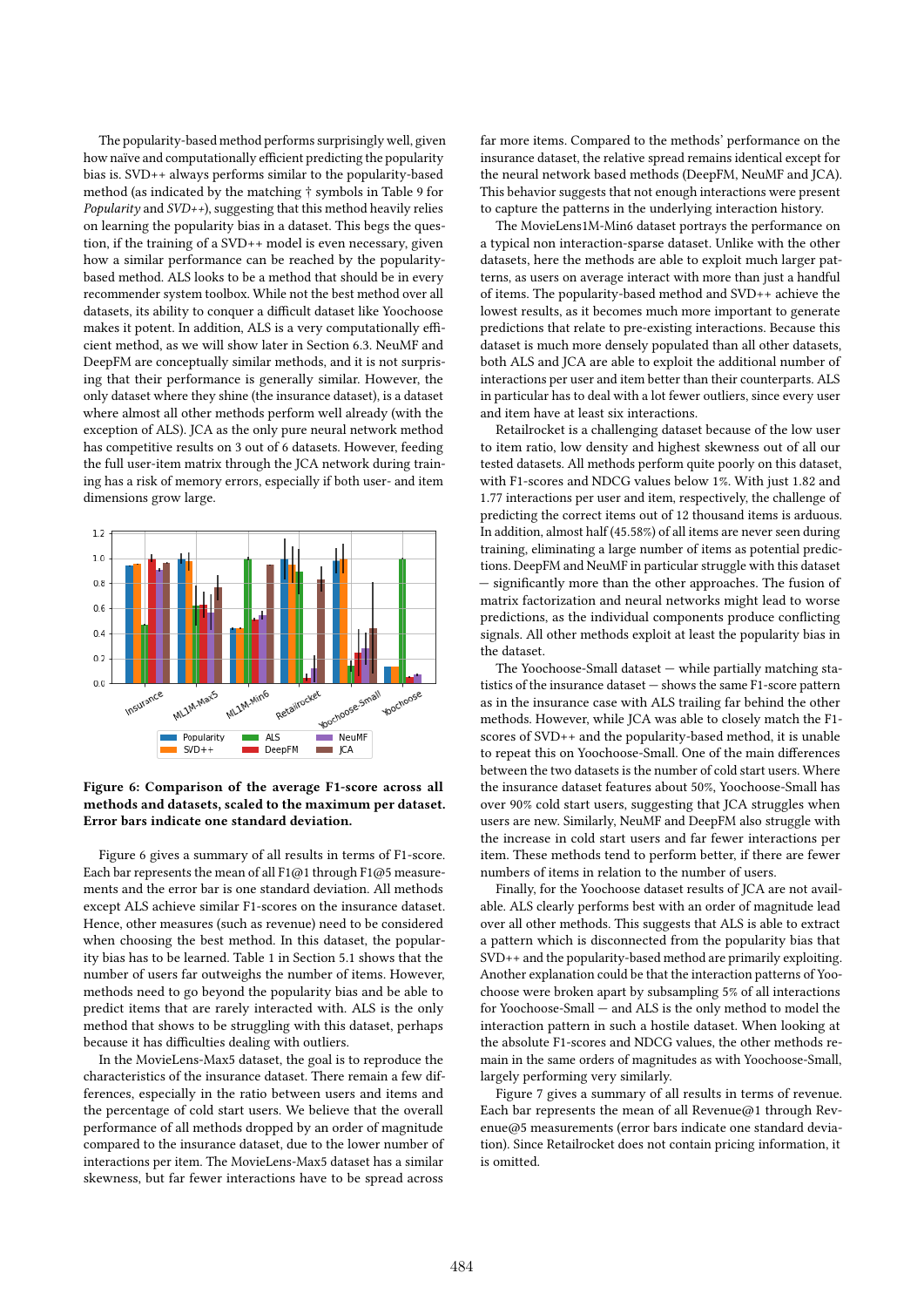

Figure 7: Comparison of the average revenue across all methods and datasets, scaled to the maximum per dataset. Error bars indicate one standard deviation.

On the insurance dataset, both the popularity-based method and SVD++ achieve less revenue than the F1-score would suggest. The Yoochoose-Small dataset demonstrates the same pattern even more pronounced — both the popularity-based method and SVD++ closely match the F1-score but in terms of revenue are only able to slightly surpass the revenue generated by ALS.

## 6.3 Training Time

Finally, we evaluate the run time of all six methods on all six datasets. We measure the mean training time per epoch. Note that this information is often omitted in research papers. However, when applying recommender systems in practice as in our use case, the training time is crucial  $-$  in particular when neural networks need to be retrained periodically. All experiments are executed on an NVIDIA TITAN Xp GPU.



Figure 8: The mean training time per epoch in seconds.

Figure 8 shows the mean training time for one epoch across all datasets. The y-axis is in seconds and markers are placed at increasing powers of 10 (log-scale). Since the popularity-based method only needs to extract the frequency of items in the dataset, it was added to Figure 8 with an "honorary" 1 second training time. In the remainder of this section, we will focus our comparison only on those methods which need to be trained.

All trained methods slow down with the number of interactions, users and items. However, the SVD++, ALS, DeepFM and

NeuMF manage to be trained faster than JCA by an order of magnitude or more. Moreover, JCA could not be trained on the Yoochoose dataset due to memory issues. Finally, these results also demonstrate that the simple popularity-based method not only shows high F1-scores but also has the added benefit of not needing any computationally expensive training — knowing the item frequencies suffices.

## 7 CONCLUSION & FUTURE WORK

This investigation set out to analyze the possibility of using recommender systems in the special insurance setting. This special, revenue-driven interaction-sparse setting poses new challenges to recommender systems that—to the best of our knowledge were not yet explored in detail.

The main lessons learned of our systematic experimental evaluation are as follows:

- In the sparse setting of the insurance data with medium skewness, DeepFM showed better performance than JCA, the state of the art neural network approach for recommender systems. However, DeepFM is not very robust in other datasets and should be used carefully. Moreover, JCA is a very memory-intensive algorithm and needs implementation improvements to work well for extremely large combinations of users and items.
- Matrix factorization methods showed better performance than neural network methods for datasets with higher skewness than the insurance dataset and a high ratio of cold start users. Especially SVD++ is generally very robust across different skewness levels and cold start ratios.
- The popularity-based method showed surprisingly good performance across all datasets except for one.
- While a large part of the research community primarily focuses on the sparsity and skewness metrics, the number of interactions per user and item, respectively, is another important metric to take into consideration.
- In summary, there is no clear winner among the algorithms for the different dataset characteristics. Hence, in a real-world scenario with interaction-sparse characteristics one should use a portfolio of algorithms consisting of matrix factorization and neural network methods. Moreover, the popularity-based approach should always be part of the portfolio due to its good performance and easy interpretability. The latter is of particular importance for sales representatives who need to justify their recommendations to both their customers and superiors.

As part of future work, we will study more complex revenueoptimized methods such as multi-objective optimization [21]. In addition to revenue, an interesting optimization objective is fairness. In the context of the insurance domain, a typical question could be if a customer is over- or under-ensured and hence pays a fair price with respect to the insurance coverage.

Moreover, the findings provided here indicate that we can possibly choose an optimal recommendation algorithm based on data properties (in our case the skewness of  $R$  indicates whether to choose a neural network method or a matrix factorization method). This echos ideas from machine learning on algorithm selection and may inform Auto-ML approaches for recommendations. As such, we believe that this work paves the way for finding optimal recommendation algorithms for a given dataset based on data properties.